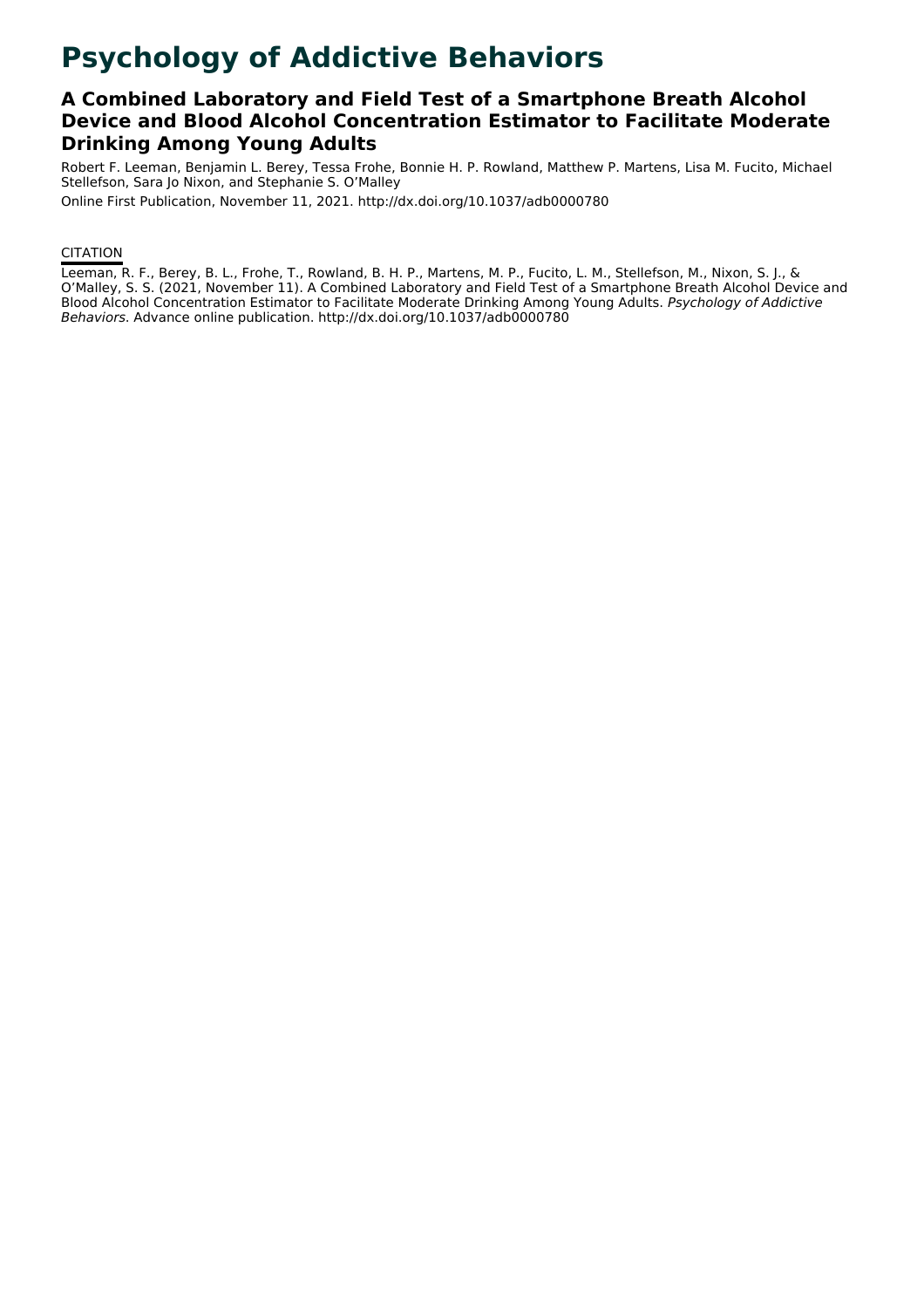

© 2021 American Psychological Association

<https://doi.org/10.1037/adb0000780>

## A Combined Laboratory and Field Test of a Smartphone Breath Alcohol Device and Blood Alcohol Concentration Estimator to Facilitate Moderate Drinking Among Young Adults

Robert F. Leeman<sup>1, 2</sup>, Benjamin L. Berey<sup>1, 3</sup>, Tessa Frohe<sup>1, 4</sup>, Bonnie H. P. Rowland<sup>1, 5</sup>, Matthew P. Martens<sup>6</sup>,

Lisa M. Fucito<sup>2</sup>, Michael Stellefson<sup>7</sup>, Sara Jo Nixon<sup>8</sup>, and Stephanie S. O'Malley<sup>2</sup>

<sup>1</sup> Department of Health Education and Behavior, University of Florida<br>
<sup>2</sup> Department of Psychiatry, Yale School of Medicine<br>
<sup>3</sup> Department of Behavioral and Social Sciences, Brown University<br>
<sup>4</sup> Department of Psychiat

**Objective:** Innovative strategies are needed to reduce young adult drinking. Real-time feedback via mobile health (mHealth) technology (e.g., smartphone devices/apps) may facilitate moderate drinking, yet requires evidence of feasibility, acceptability, and usability. Method: Young adults reporting frequent heavy drinking ( $N = 99$ ,  $M_{\text{age}} = 23$ , 51% male) participated in a manualized, brief, motivational interview on recent typical and peak blood alcohol concentration (BAC), then were randomized to use 1 of the 3 forms of technology: (a) smartphone breathalyzer device/app; (b) app that estimates BAC based on factors including sex, weight, number/types of drinks over time; or (c) self-text messaging after each drink. Technologies were tested initially in small-group laboratory alcohol self-administration sessions. Participants then completed a 2-week field test wherein they had free access to all three technologies. Participants reported

Robert F. Leeman D <https://orcid.org/0000-0002-7003-8907> Benjamin L. Berey **D** <https://orcid.org/0000-0002-7979-2156> Tessa Frohe <https://orcid.org/0000-0002-7796-1200> Bonnie H. P. Rowland D <https://orcid.org/0000-0001-7481-7812> Lisa M. Fucito D <https://orcid.org/0000-0001-9410-2830> Michael Stellefson <https://orcid.org/0000-0003-1717-4114> Sara Jo Nixon <https://orcid.org/0000-0003-1179-2851>

Clinical trials.gov # NCT02963818. Preliminary versions of these results were presented at the 2018 and 2019 annual meetings of the Research Society on Alcoholism (RSA), the 2018 and 2019 Collaborative Perspectives on Addiction meetings, the 2019 annual meeting of the Association for Behavioral and Cognitive Therapies (ABCT), the 2019 State of the Science Meeting hosted by the Southeastern Coastal Center for Agricultural Health & Safety, the 2020 annual meeting of the National Hispanic Science Network and at research colloquia at the University of North Texas Health Science Center (2018), Yale School of Medicine (2019), the University of Massachusetts (2020), and St. Jude Children's Research Hospital (2021).

Unrelated to the present work, Dr. Stephanie S. O'Malley reports the following: consultant/advisory board member for Alkermes, Amygdala, Indivior, Mitsubishi Tanabe, Opiant; a member of the American Society of Clinical Psychopharmacology Alcohol Clinical Trials Initiative supported by Alkermes, Amygdala Neurosciences, Arbor Pharmaceuticals, Dicerna, Ethypharm, Indivior, Lundbeck, Mitsubishi, and Otsuka; donated medications from Astra Zeneca, Novartis, and Pfizer; and DSMB member for NIDA (Emmes Corporation). The authors report no other conflicts.

This research was supported by National Institutes of Health Grants R21 AA023368, T32 AA025877, UH2/UH3 AA02614, T32 AA007459, The State of Florida and The Mary F. Lane Endowed Professorship. The content is solely the responsibility of the authors and does not necessarily represent the official views of the National Institutes of Health or the State of Florida.

This article is intended solely for the personal use of the individual user and is not to be disseminated broadly This article is intended solely for the personal use of the individual user and is not to be disseminated broadly. This document is copyrighted by the American Psychological Association or one of its allied publishers. This document is copyrighted by the American Psychological Association or one of its allied publishers.

The funding sources had no other role other than financial support. The authors have no financial relationships relevant to this article to disclose. The authors have no conflicts of interest relevant to this article to disclose. The authors acknowledge the assistance of Maria Costanza Benvenuti, Patricia Chauca, Neo Gebru, Ralitza Gueorguieva, Jamie Guinn, Jacqueline Hobbs, Taylor Kerstetter, Cassidy LoParco, Frederick Muench, Amanda Palmer, Robert Prather, Adelya Urmanche, and Ali Yurasek.

Robert F. Leeman played lead role in conceptualization, formal analysis, funding acquisition, investigation, methodology, resources, supervision, writing of original draft, review, and editing, supporting role in data curation, project administration and validation, and equal role in visualization. Benjamin L. Berey played lead role in data curation, project administration and validation, supporting role in investigation, writing of original draft and review, and editing, and equal role in visualization. Tessa Frohe played supporting role in investigation, project administration, writing of original draft, review, and editing. Bonnie H. P. Rowland played supporting role in investigation, project administration, writing of original draft, review, and editing. Matthew P. Martens played supporting role in conceptualization, methodology, supervision, writing of original draft and writing of review and editing. Lisa M. Fucito played supporting role in conceptualization, data curation, formal analysis, funding acquisition, supervision, writing of original draft, review and editing. Michael Stellefson played supporting role in methodology, writing of original draft, review, and editing. Sara Jo Nixon played supporting role in methodology, writing of original draft, review, and editing. Stephanie S. O'Malley played supporting role in conceptualization, funding acquisition, methodology, writing of original draft, review, and editing.

Correspondence concerning this article should be addressed to Robert F. Leeman, Department of Health Education and Behavior, College of Health and Human Performance, University of Florida, P.O. Box 118210, Gainesville, FL 32611, United States. Email: [robert.leeman@u](mailto:robert.leeman@ufl.edu)fl.edu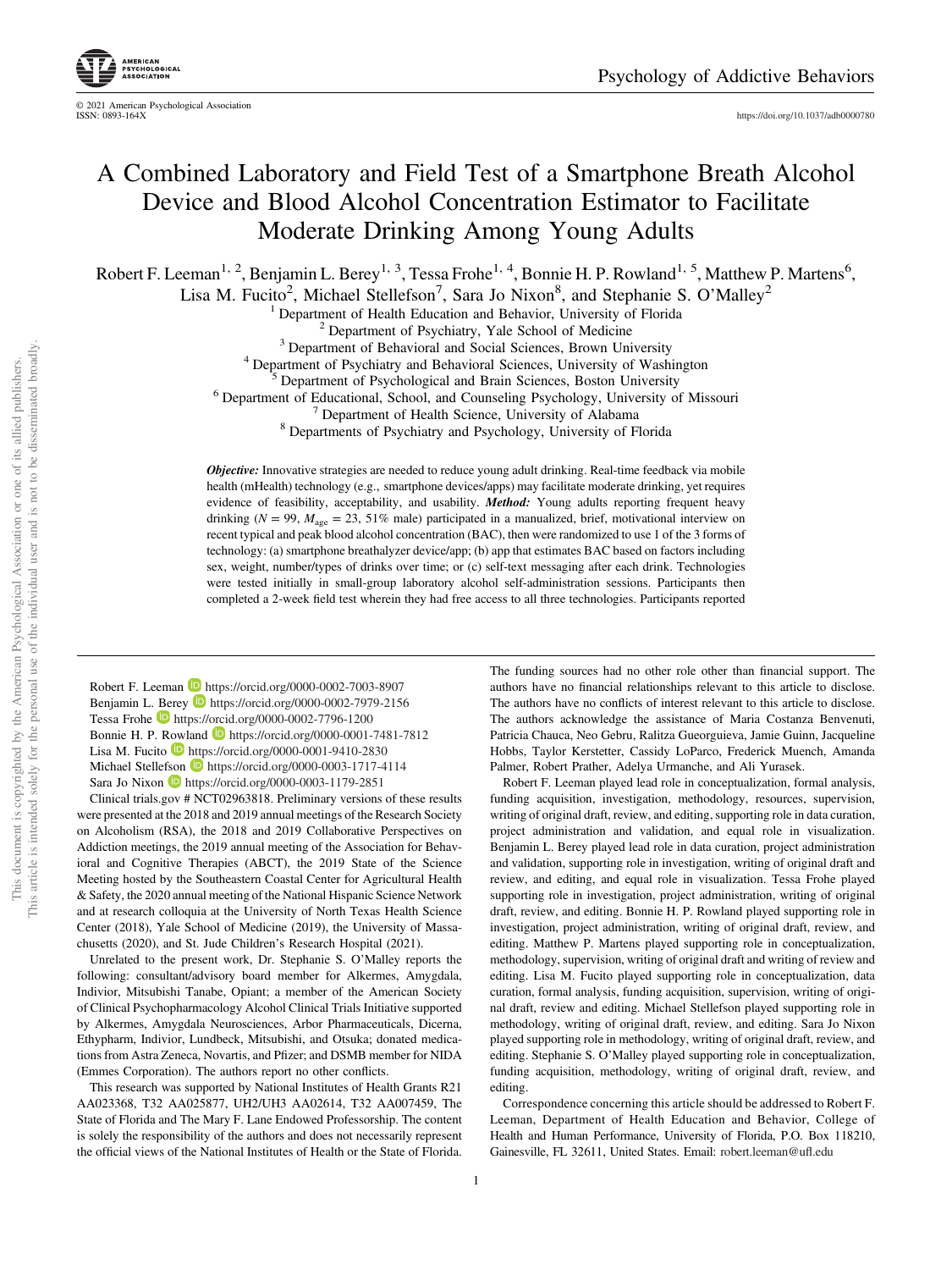#### 2 LEEMAN ET AL.

on usability and acceptability. **Results:** Laboratory alcohol self-administration did not differ significantly by technology condition. The smartphone breathalyzer and BAC estimator app had favorable acceptability and usability. Participants used at least one form of technology on 67% of drinking days in the field period. In exploratory analyses, alcohol use during the field period was significantly lower than the baseline including a decrease of nearly one drink per drinking day. Conclusions: These findings support the feasibility of research combining lab and field methods to test moderate drinking technologies in young adults. Findings further support the acceptability and usability of these technologies, along with young adults' openness to using them. Exploratory results suggest potential efficacy of combined mobile technology intervention to be tested in subsequent controlled studies.

#### Public Health Significance Statement

Young adult alcohol misuse is a public health crisis requiring novel interventions. In-the-moment interventions utilizing mobile technology are promising approaches for young adults. This study supports the feasibility of research on these technologies and provides evidence for their perceived value and ease of use.

Keywords: technology, mHealth, harm reduction, negative consequences, motivational interviewing

Supplemental materials: <https://doi.org/10.1037/adb0000780.supp>

Alcohol use disorder is common among young adults, with a prevalence of 23% compared to 14% or less among older adults (Grant et al., 2017). About 35% of young adults report past-month heavy drinking (Substance Abuse & Mental Health Services Administration, 2018), which relates to consequences like traffic accidents and sexual assault (Hingson et al., 2017; Wilhite et al., 2018). Further, heavy drinking in this vulnerable period can have negative effects on the still developing brain (Bava & Tapert, 2010). Aspects of young adults' lives (e.g., fewer responsibilities; Arnett, 2019) support alcohol misuse and relatedly, young adults typically have limited motivation to reduce drinking (Marino & Fromme, 2018) making intervention challenging. As a result, young adult alcohol misuse is a public health crisis and this population needs targeted interventions.

Although there is evidence to support the efficacy of motivational interviewing (M.I.)-based interventions for young adults (Tanner-Smith & Lipsey, 2015), effect sizes are modest (Huh et al., 2015). Personalized feedback is an efficacious component of M.I.-based interventions (Carey et al., 2012). Typically, these interventions give feedback based on aggregate self-reports over a period of time (e.g., past month) to motivate behavior change, but do not give feedback on drinking and related impairment in the moment (during, immediately before, or after drinking).

While feedback based on behavior in the aggregate has value, theory and evidence support a need for in-the-moment intervention. Behavioral economic theory highlights alcohol as immediately available and rewarding (Bickel et al., 2014; Vuchinich & Tucker, 1988). Young adults tend to be more impulsive and sensitive to reward than older adults as their frontal cortical development is outpaced by reward regions of their brain (Rutherford et al., 2010). Self-regulation theory posits that motivation can offset difficulty in resisting rewards (Muraven & Baumeister, 2000). However, young adults not seeking treatment may not have sufficient motivation to control drinking on their own (Epler et al., 2009; Weaver et al., 2013). Accordingly, evidence shows slowing pace of drinking is difficult. For instance, young adults report using moderate drinking strategies (e.g., counting drinks) less often than ancillary strategies (e.g., designated drivers; DeMartini et al., 2013).

Relatedly, a very brief, web-based intervention was efficacious when it included ancillary strategies, but not when it focused on direct strategies to slow drinking (Leeman et al., 2016). These collective findings suggest that young adults need more help, preferably while drinking, to slow their pace of drinking and improve their decisions about whether to continue drinking. Efficacious in-the-moment interventions could complement traditional interventions that occur outside the drinking context.

Technology, particularly smartphone applications (apps), is promising and could target drinking in the moment. Fortunately, young adults are open to technology to moderate drinking (Kazemi et al., 2013; Weaver et al., 2013) and over 90% of young adults in the United States own a smartphone (Pew Research Center, 2019). Although there are hundreds of apps for changing drinking (e.g., education, social support), little research has evaluated their efficacy (Kazemi et al., 2017). The only app with substantial efficacy data is designed to support recovery/abstinence (Gustafson et al., 2014; McTavish et al., 2012): a very different indication than facilitating moderate drinking in young adults who drink heavily. To our knowledge, the only published evidence of an app offering an advantage over a control condition in reducing young adult alcohol use was a small pilot trial  $(n = 40)$  of an app providing selfmonitoring, personalized feedback and behavioral strategies, as an adjunct to motivational interviewing in homeless young adults. The app did not provide in-the-moment feedback on impairment (Thompson et al., 2020).

In considering in-the-moment interventions, reducing blood alcohol content (BAC) is a critical target, especially for young adults, who have the highest incidence of driving under the influence (Hingson et al., 2017; Lipari et al., 2016). Some individual interventions for young adults have reduced peak estimated BAC (eBAC), but effect sizes tend to be small (Carey et al., 2007). Most people have difficulty estimating BAC, particularly at higher drinking levels (Carey & Hustad, 2002; Grant et al., 2012). These findings highlight a need for concrete tools to provide accurate, inthe-moment BAC feedback targeted at young adult drinkers.

Fortunately, available smartphone technologies provide objective BAC feedback in the moment, including an app that produces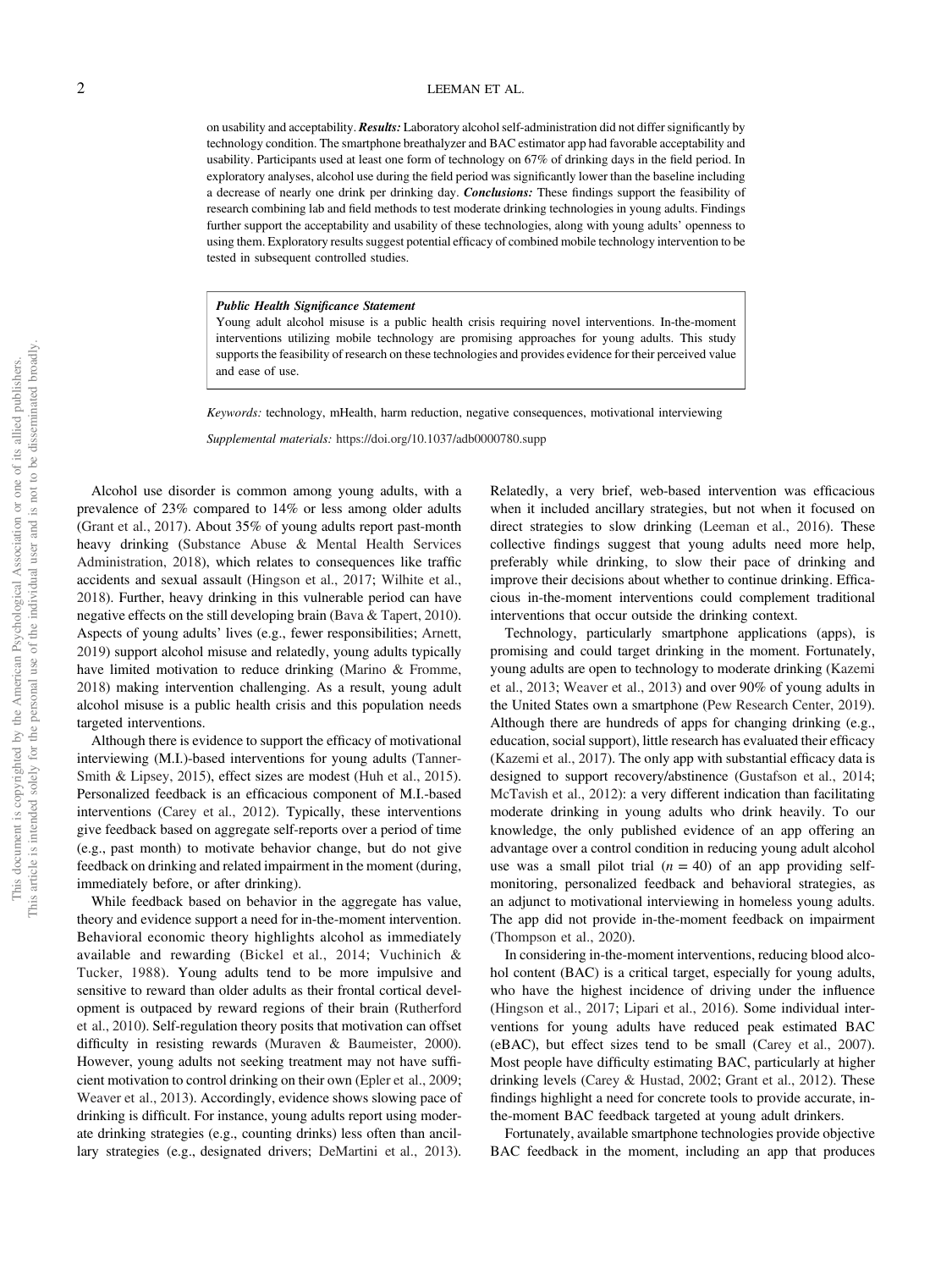<span id="page-3-0"></span>estimates based on sex, weight, number of drinks, time elapsed, reported stomach fullness, and recent drinking history (see [Luczak](#page-13-0) [et al., 2018](#page-13-0)). Estimates are potentially useful, but do not account for individual differences in alcohol metabolism (Turner et al., 2004). Intervention studies to date using BAC estimator apps have had mixed results including findings of increased drinking (Berman et al., 2019; Gajecki et al., 2014). However, these studies did not include an M.I.-based intervention to increase motivation to use the technology to reduce drinking. Apps that measure rather than estimate BAC will address limitations with BAC estimator apps and may have even greater harm reduction potential, particularly when coupled with an M.I.-based intervention.

Accordingly, breathalyzer apps have recently been developed to produce accurate readings in concert with a small, linked device (Brains, 2019). A small group of studies have used breath alcohol devices/apps to document abstinence in contingency management (Alessi & Petry, 2013; Koffarnus et al., 2018; Oluwoye et al., 2020). In addition, a recent small study reported formative research on a smartphone device-/app-based intervention, but without efficacy data (Min et al., 2020). Thus, while BAC-related smartphone technologies have promise, research has not sufficiently evaluated young adult use of these technologies to reduce drinking.

Research on BAC-related smartphone technologies will also need to address whether there are sex differences in efficacy, acceptability, and usability. Women tend to reach higher BACs than men at a given number of drinks because they weigh less on average, have less total body water at a given weight (Ely et al., 1999), and less alcohol dehydrogenase to break alcohol down (Baraona et al., 2001). However, women also tend to have greater success with brief interventions (Carey et al., 2007) and use moderate drinking strategies more frequently (Prince et al., 2013). Thus, the value of these BAC-based smartphone interventions for women and men is an open question.

To address these gaps, after brief M.I.-based counseling on BAC, this study evaluated feasibility, usability, acceptability, and efficacy of BAC-related moderate drinking technologies during a laboratory alcohol self-administration session (Table 1; Leeman et al., 2013, 2018), followed by a 2-week field test in real-world situations. To our knowledge, this is the first study to test multiple types of BAC apps as moderate drinking tools. We hypothesized that the breathalyzer and BAC estimator would be associated with less laboratory alcohol selfadministration than self-texting (i.e., lower eBAC, fewer drinks). For usability/ease, we predicted that self-text would score higher than either of the other technologies. For acceptability, we predicted that BAC estimator and self-text would be equivalent in self-consciousness when using while the breathalyzer would score higher than self-text. However, we predicted that the breathalyzer would score higher than selftext on perceived value. We also predicted that participants would use the breathalyzer and BAC estimator more frequently in the lab than self-text. We planned to test for sex differences, and based on the field period, compare frequency of use, alcohol drinking, acceptability, and usability across the three technologies.

#### Method

We recruited young adults aged 21–25 to an alcohol technology study using social media, other web ads, and flyer postings. Inclusion

#### **Participants**

Summary of Procedures Involved in Alcohol-Drinking Sessions

| Time                          | Procedures                                                                                                                                                                                                                                                     |  |  |
|-------------------------------|----------------------------------------------------------------------------------------------------------------------------------------------------------------------------------------------------------------------------------------------------------------|--|--|
| Appointment<br>earlier in day | BrAC reading, urine test, pregnancy test for women.<br>Technology randomization, instruction, and<br>practice technology use with staff.                                                                                                                       |  |  |
| $1$ p.m.                      | Participants asked to eat lunch before but stop eating<br>at this time.                                                                                                                                                                                        |  |  |
| $3:30-3:45$ p.m.              | Participants transported to simulated bar laboratory<br>for the session.                                                                                                                                                                                       |  |  |
| 4 p.m.                        | Participants arrive at simulated bar lab, then BrAC.<br>Instructions/rules for the session reviewed, self-<br>reports, and cognitive/psychomotor tasks.<br>Instructions and practice technology use again.<br>Participants relinquished their personal phones. |  |  |
| 5 p.m.                        | Alcoholic and nonalcoholic self-administration<br>begins, ad libitum. Participants' eBAC tracked, not<br>permitted to reach eBAC $\geq$ .10. Participants<br>encouraged to use assigned technology but not to<br>share results with others.                    |  |  |
| 8 p.m.                        | Alcohol self-administration ends. Small glass of<br>water to remove mouth alcohol, self-reports, BrAC<br>for all participants, then cognitive/psychomotor<br>tasks. Participants' personal phones returned.                                                    |  |  |
| 9 p.m./hourly                 | Self-reports, then BrAC for all participants.                                                                                                                                                                                                                  |  |  |
| 11 p.m.                       | Self-reports and BrAC. Technology acceptability and<br>usability ratings. Instruction in and practice use of<br>the other two technologies not assigned for the<br>session. Technology provided and apps put on<br>participants' own phones.                   |  |  |
| $12$ a.m.                     | Self-reports, BrAC. Released when BrAC $\leq 0.02\%$ ,<br>ride home paid by study.                                                                                                                                                                             |  |  |

*Note.* BrAC = breath alcohol concentration,  $eBAC$  = estimated blood alcohol concentration.

criteria were self-report of four or more heavy drinking days (four or more drinks for women, five or more for men), one or more days with an eBAC of 0.10% or higher, and 10 or more days with one or more alcoholic drinks in the past 30 days. Exclusion criteria were treatmentseeking or past-12-month substance misuse treatment; urine positive for illegal drugs except tetrahydrocannabinol (THC); current Diagnostic and Statistical Manual of Mental Disorders, fourth edition (DSM-IV) substance dependence except alcohol; history of medically assisted detoxification or current withdrawal; 2 breath alcohol (BrAC) readings >0.00% at the outset of appointments; a medical issue contraindicating alcohol use; body mass index  $\langle 18.5 \text{ or } >35$ ; pregnancy, lactation, or birth control refusal in women; a recent prescription for or current psychotropic drug use; psychosis/severe psychiatric conditions; disliking beer; or past-12-month moderate drinking app use. The study was approved by the institutional review board. Data collection occurred between February 2017 and April 2020.

The sample was divided about evenly between men and women. Regarding race and ethnicity, the sample was 63.6% White, non-Hispanic/Latino/a, 20.2% Hispanic/Latino/a, 8.1% Asian, 3% Black/African-American, 2% other or mixed race, and 3% did not report. A slight majority (51.5%) were not currently students. On average, participants drank on more than half of the days in the month, reported heavy drinking about 1 out of every 3 days, nearly six drinks per drinking day, a mean eBAC almost twice the legal limit, and peak eBAC almost four times the legal limit. There were no differences in demographics or baseline drinking across study technology conditions ([Table 2\)](#page-4-0).

Table 1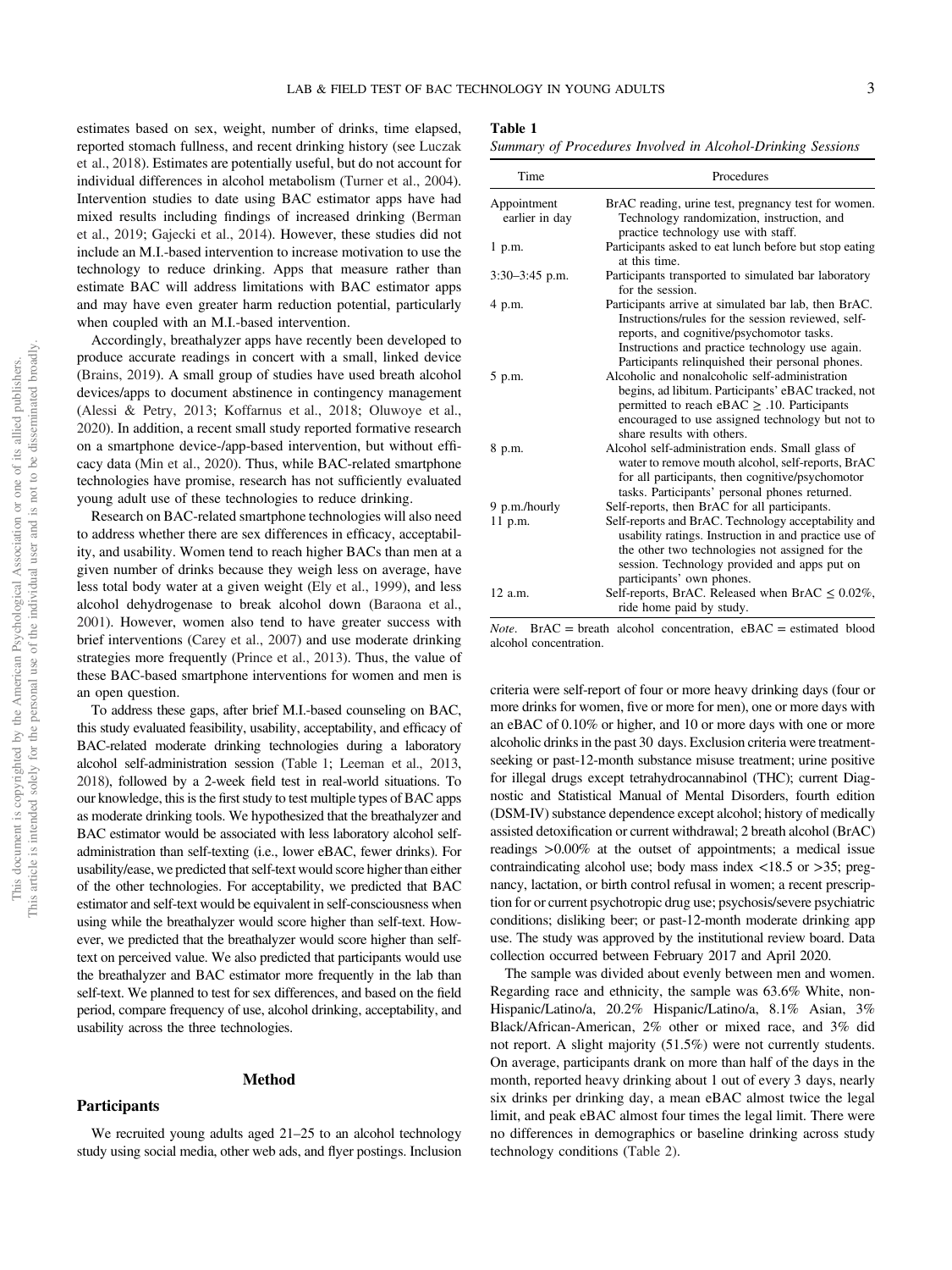<span id="page-4-0"></span>Sample Characteristics by Study Technology Condition and Overall

| Variable                                                                                   | Smartphone breathalyzer<br>cond. $(n = 33)$ | <b>BAC</b> estimator condition<br>$(n = 33)$ | Self-texting condition<br>$(n = 33)$ | Overall $(N = 99)$ |
|--------------------------------------------------------------------------------------------|---------------------------------------------|----------------------------------------------|--------------------------------------|--------------------|
| Percent male                                                                               | $45.5\%$                                    | 60.6%                                        | 48.5%                                | 50.5%              |
| Age                                                                                        | 22.67(1.29)                                 | 23.03 (1.02)                                 | 22.79 (1.39)                         | 22.83 (1.24)       |
| Race/ethnicity                                                                             |                                             |                                              |                                      |                    |
| White non-Hispanic/Latino/a                                                                | 63.6%                                       | 66.7%                                        | 60.6%                                | 63.6%              |
| Black/A-A, non-Hispanic/Latino/a                                                           | $6.1\%$                                     | $0\%$                                        | 3%                                   | 3%                 |
| Hispanic/Latino/a                                                                          | 18.2%                                       | 21.2%                                        | 21.2%                                | 20.2%              |
| Asian                                                                                      | $6.1\%$                                     | 9.1%                                         | 9.1%                                 | 8.1%               |
| Other                                                                                      | 3%                                          | 3%                                           | $0\%$                                | $2\%$              |
| Did not report                                                                             | 3%                                          | $0\%$                                        | 6.1%                                 | 3%                 |
| Nonstudent status                                                                          | 51.5%                                       | 54.5%                                        | 48.5%                                | 51.5%              |
| Current at least weekly smoker                                                             | 15.2%                                       | 15.2%                                        | 15.2%                                | 15.2%              |
| Family history of alcohol problems                                                         | 21.2%                                       | 48.5%                                        | 33.3%                                | 34.3%              |
| Alcohol abuse (lifetime/current)                                                           | 51.5/30.3%                                  | 36.4/21.2%                                   | 45.5/24.2%                           | 44.4/25.3%         |
| Alc. dependence (lifetime/current)                                                         | 42.4/21.2%                                  | 39.4/21.2%                                   | 42.4/24.2%                           | 41.4/22.2%         |
| Past 30-day alcohol frequency/quantity reported at screening: $M(SD)$ , range of responses |                                             |                                              |                                      |                    |
| Frequency of any use                                                                       | 16.55(4.32)                                 | 16.97(6.41)                                  | 15.42(5.15)                          | 16.31(5.35)        |
|                                                                                            | $10 - 26$                                   | $10 - 30$                                    | $10 - 29$                            | $10 - 30$          |
| Drinks per week                                                                            | 21.76 (11.02)                               | 22.51 (13.36)                                | 20.72 (12.54)                        | 21.66 (12.24)      |
|                                                                                            | 9.57–56.93                                  | 8.40-61.83                                   | $7 - 66.27$                          | $7 - 66.27$        |
| Drinks per drinking day                                                                    | 5.71 (2.78)                                 | 5.60(2.01)                                   | 5.57(2.05)                           | 5.63(2.29)         |
|                                                                                            | $2.62 - 15.6$                               | $2.32 - 12.05$                               | $2.73 - 12.91$                       | $2.32 - 15.6$      |
| Frequency of heavy drinking days                                                           | 9.45 (4.84)                                 | 10.30(5.63)                                  | 8.55(3.71)                           | 9.43(4.80)         |
|                                                                                            | $4 - 23$                                    | $4 - 23$                                     | $4 - 18$                             | $4 - 23$           |
| Mean eBAC                                                                                  | $.15\%$ (.05%)                              | $.14\%$ (.04%)                               | $.14\%$ (.05%)                       | $.14\%$ (.05%)     |
|                                                                                            | $.07\% - .31\%$                             | $.06\% - .26\%$                              | $.08\% - .27\%$                      | $.06\% - .31\%$    |
| Peak eBAC                                                                                  | $.35\%$ (.12%)                              | $.30\%$ $(.12\%)$                            | $.34\%$ $(.11\%)$                    | $.33\%$ (.12%)     |
|                                                                                            | $.20\% - .83\%$                             | $.17\% - .70\%$                              | $.17\% - .58\%$                      | $.17\% - .83\%$    |
| Peak drinking (number of drinks)                                                           | 13.55 (5.62)                                | 11.97(5.15)                                  | 13.36 (5.66)                         | 12.96 (5.47)       |
|                                                                                            | $6 - 30$                                    | $6 - 25$                                     | $6 - 26$                             | $6 - 30$           |

*Note.* A-A = African-American; eBAC = estimated blood alcohol concentration, heavy drinking day = 5 or more for men, 4 or more for women. There were no statistically significant differences across study technology condition for any of these variables.

#### Procedures (Figure 1)

#### Screening

After prescreening by web or phone, participants were scheduled for an in-person screen including informed consent; BrAC (must = 0.00%); urine drug and pregnancy tests; Timeline Followback (TLFB; Sobell & Sobell, 2003) for past 30-day alcohol and cigarette use; medical history; diagnostic interview for substance use disorder; Clinical Institute Withdrawal Assessment (Sullivan et al., 1989); cognitive/psychomotor tests; and self-reports. Eligible participants unlikely to know each other were scheduled in groups of three for a drinking session.

#### Blood Alcohol Concentration-Focused Counseling

Before learning their technology condition, participants took part in 20–30 min of manualized, individual counseling on BAC, developed for this study [\(Leeman et al., 2017\)](#page-13-0). The counseling was based on M.I. principles (Miller et al., 1992). Master's- or doctoral-level interventionists with M.I. experience read the manual and completed a 20-hr training based on a M.I.-based brief intervention trial ([Martens et al., 2013](#page-13-0)). They completed at least three audio-recorded practice sessions and got written and verbal feedback on each from the supervising clinical psychologist, who determined when each interventionist delivered the intervention at a sufficient proficiency level based on these practice sessions. At that point, the

interventionist was able to deliver the intervention to actual study participants. Participants received personalized feedback on typical quantity/frequency of alcohol use and recent typical and peak eBAC. Interventionists provided BAC-related psychoeducation covering the ascending and descending limbs of the BAC curve and ways to drink to a safer BAC while seeking positive effects of drinking (e.g., during social events). Interventionists were blind to study technology condition. M.I. competence and fidelity to the manual were assessed with a

protocol similar to [Martens et al.](#page-13-0)'s (2013) trial. Three external master's- or doctoral-level psychologists were trained to rate recordings for competence and adherence to 17 components including whether the interventionist introduced the goals of the session and offered opportunity for questions, if key aspects of the personalized feedback and information about BAC were presented, if the interventionist asked for participants' reactions, and how they might use the information at the conclusion, and M.I.-specific competencies (e.g., developing discrepancy, reflective listening, eliciting change talk). Raters gave each component a competence/adherence score of 1 (not done or done below expectations), 2 (met expectations), or 3 (above expectations). Recordings were selected randomly. Raters first reviewed the same four recordings for training. After evaluation of initial ratings and discussion, the raters evaluated nine more recordings, four of which overlapped among raters. After evaluation of consistency in ratings across the overlapping recordings to ensure continued adherence, raters evaluated five more nonoverlapping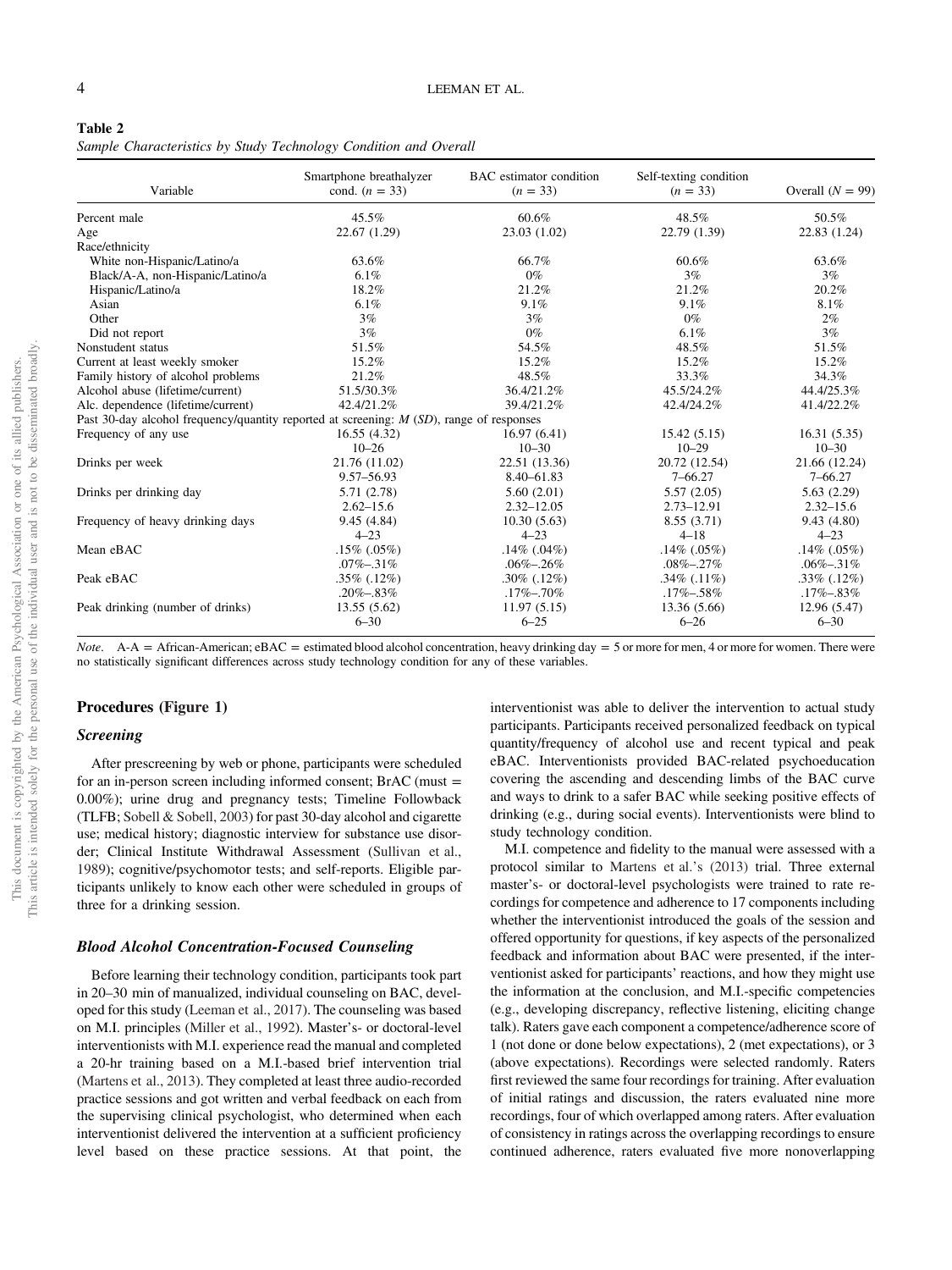



recordings. The second set of four overlapping ratings, occurring after training was completed, was used to evaluate agreement among raters. The 30 nonoverlapping sessions, evaluated by a single rater, were used to evaluate fidelity to the M.I.-based counseling and psychoeducation intervention.

Percent agreement among the three raters was calculated for each of the 17 categories rated for the second set of four overlapping counseling recordings. There was agreement on 75.2% of ratings. Across the 30 nonoverlapping recordings, the mean fidelity score was 1.91 on the 1–3 range  $(SD = 0.15)$ .

#### Moderate Drinking Technologies

Participants were then randomized to 1 of the 3 forms of technology for use during a laboratory alcohol-drinking session. The 3 technologies were (a) the BACTrack Mobile Pro breath alcohol device/app (2.5.6 was the latest version of the app used in the study), (b) the Intellidrink BAC estimator app (see [Luczak et al., 2018](#page-13-0)), and (c) a self-texting control procedure where participants sent themselves a text with their beverage (e.g., "beer") after each alcoholic drink and counted the number of texts before subsequent drinking decisions. Each participant in a drinking session was randomized to a different technology. Moderate drinking technology use by young adults is rare, thus we attempted to capture in the lab the most likely "real world" scenario of one young adult in a social/drinking group using a particular moderate drinking technology.

The breath alcohol device works with an app, connected by Bluetooth. BrAC is registered on the app and tracked over time with a graph. The device uses fuel cell technology similar to police breathalyzers. Via written and oral instructions, participants were advised to wait 15 min. after the end of each drink before taking a reading to enhance accuracy. Although the app did not have a builtin timer, staff suggested use of smartphone alarms. To provide a reading, they were instructed to press a button in the app, take a deep breath, then blow into a disposable tube attached to the device for 5–7 s. After the device analyzed BrAC, the reading appeared in the app on the center of the screen. Participants were advised to use the device before ordering a second drink and each thereafter during the laboratory session and field-use period.

The BAC estimator app gives eBAC readings using proprietary formulas and algorithms based on the Widmark equation (Matthews & Miller, 1979) that take into account sex, weight, number of drinks, time elapsed, reported stomach fullness (low, medium, high) and recent drinking history (rare, occasional, and frequent). We created all participants' profiles with the "occasional" drinker option and asked them to maintain that setting out of a concern that some might

object to being labeled a "frequent" drinker. We set the app to the low stomach fullness setting initially due to the request that they fast before the lab session, but also asked participants to maintain that setting during the field period for continuity and due to uncertainty regarding whether they would report stomach fullness accurately and remember to adjust across drinking situations. We also expected that erring on the side of higher eBAC would be preferable for encouraging drinking reduction. This condition was included to compare acceptability and usability with the breathalyzer and to assess whether BAC estimator use is associated with moderate drinking. We considered 10 options and chose IntelliDrink for ease of use; positive user ratings; ability to enter drinks 1-by-1; tracking with a graph like the breathalyzer app; and its basis in the Widmark equation. Users enter the time they began, then make entries when they finish each drink or afterward, along with the time they completed the drink. Participants were instructed to make an entry and note eBAC before ordering each drink after their first.

For the self-texting, drink counting procedure, participants were instructed to send a text message to themselves after each drink and take note of the number of texts before opting to have subsequent drinks. This procedure was intended as a control condition in that it involves use of technology but does not provide BAC-related information.

#### Session Procedures

To help ensure participants did not know each other prior to the drinking session, staff scheduled participants who were not in the same academic department (if students), did not live at the same location (e.g., apartment complex), and did not have the same employer. Including friends/acquaintances within sessions would have forced accounting for closeness of these relationships within and across sessions, which would have added complexity that could not be addressed adequately in a study of this size. Sayette et al. (2012) similarly conducted small group drinking sessions involving young adults who did not know each other in their research on relationships between alcohol use and social/emotional bonding.

On the day of the drinking session, participants were instructed to not consume alcohol and to eat lunch but not after 1 p.m. Participants met with study staff on the day of the session for BrAC, urine tests, to receive instructions and practice their assigned technology. They were provided written instructions including how to use their technology, and that technology use may help them to achieve and maintain optimal BAC and avoid disincentives associated with excessive drinking built into the drinking paradigm for the session (see below). Possible barriers to technology use and solutions were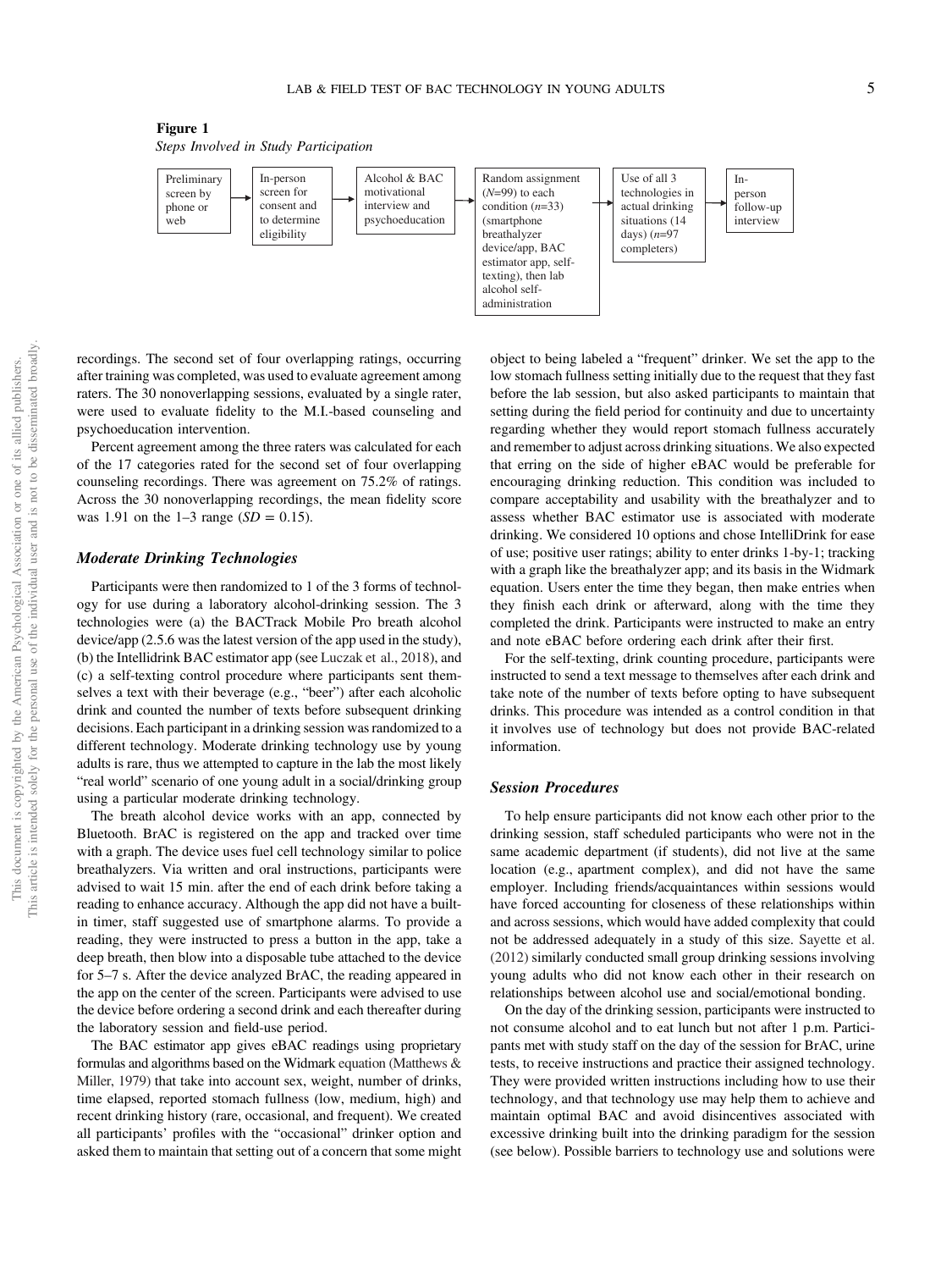discussed. Participants were reminded of the study goal to get their opinions on the technology and thus they were encouraged but not required to use their assigned technology. Staff then walked through use of the technology with participants and they practiced its use. In some cases, for participant convenience, this appointment was scheduled immediately before the start of the session [\(Table 1](#page-3-0)).

Participants were provided transportation by the study. At arrival, BrAC was again tested. Participants forfeited their phone and used the assigned technology on a study phone instead. Study staff reviewed general instructions and session rules, followed by baseline measures. Staff and participants then reviewed instructions for the assigned technology and practiced again.

Alcohol self-administration was conducted per NIAAA guidelines (National Advisory Council on Alcohol Abuse & Alcoholism., 2005) by three staff (supervisor, server, assistant) in a simulated bar lab. At 5 p.m., participants could consume beer and nonalcoholic drinks ad libitum for 3 hr. Participants were again encouraged to use their assigned technology and asked not to share their technology or resulting readings with others. Staff asked participants if they wanted an initial drink but all subsequent ordering was initiated by participants only. Participants could switch between drink options but had to complete each drink (alcoholic or nonalcoholic) before ordering their next. Beer options were of uniform caloric (128–140 calories) and alcohol content (4.4%–4.6%). Drink ordering and consumption was monitored and recorded for data and safety by the server and assistant. Data were transmitted to the supervisor in the next room for tracking using individualized charts for each participant. These charts contained eBACs for all possible beer quantities in 5-min increments calculated with a standard formula based on the Widmark equation: {[(number of beers/2) × (constant of 9 for females and 7.5 for males/weight)]—(number of Hours  $\times$  .016). Participants were not permitted to order a beer that would lead to eBAC  $\geq 0.10\%$ .

All participants took part in a laboratory alcohol-drinking session conducted according to the impaired control laboratory paradigm (Leeman et al., 2013, 2018). This paradigm involves probabilistic disincentives for excessive alcohol use that disregards a moderate drinking guideline (three drinks or less for men, two or less for women). The guideline models the type of pre-determined limit on alcohol use to which people with impaired control have difficulty adhering (Heather et al., 1993). The probabilistic disincentives are partial losses of pay after the session that are tied to performance on four cognitive and psychomotor tasks sensitive to alcohol (Brandt, 1991; Brumback et al., 2007; Chait & Perry, 1994; Wechsler, 1981). Inclusion of the drinking guideline and probabilistic disincentives increase variability in alcohol self-administration compared to a control condition without these aspects (Leeman et al., 2013). Participant task performance results are outside the scope of this paper and not reported here.

For each task failed (i.e., performed worse than screening beyond a small grace range), participants drew from a hat at the follow-up appointment for a reduction of \$0, \$5, or \$10 (i.e., 1 hr of subject pay) from a bonus payment beyond their base payment. The goal is to model negative consequences of alcohol use. The probabilistic nature of the monetary loss models the uncertainty of consequences, while having pay losses occur in the future models the often distal nature of consequences. While experience of consequences is not part of impaired control per se, in young adults, impaired control has been linked to negative consequences (Leeman et al., 2009). These elements (controlled drinking guideline; probabilistic, distal consequences; group sessions to model social drinking; naturalistic setting) enhance ecological validity.

Alcohol self-administration ended at 8 p.m. at which time participants provided a breath alcohol sample, and repeated the cognitive/ psychomotor tasks and self-reports ([Table 1](#page-3-0)). Staff then took the study phones from participants to download their data. Participants' own phones were returned. After these activities, participants were given food. Cigarette smoking and vaping were allowed off-site. BrAC and self-reports were repeated hourly. At 11 p.m., participants rated the acceptability and usability of their assigned technology. Participants then put the breath alcohol and BAC estimator apps on their own phones. Participants with a noncompatible phone or who preferred not to use their own phone for these purposes were given a study smartphone to use for the 2-week field-testing period. They were then instructed on how to use the other technologies that were not assigned to them for the session and practiced their use with study staff. Participants practiced until they used each technology correctly, which was verified by study staff. Beginning at 12 a.m., participants were dismissed and provided transportation home once their BrAC reached .02% or less.

#### Post-Session Field Testing Period

Post-session, participants had 2 weeks to use all 3 forms of moderate drinking technology outside the lab. Participants earned \$10 per day and \$20 for using each of the three technologies at least once during the field period. No other compensation was tied to technology use. At the end of the field-testing period, participants completed another TLFB, ratings of acceptability and usability for all three technologies, rank ordered their preference, and completed a semi-structured interview to convey their experiences in the study and provide input on the technologies.

#### **Measures**

#### Alcohol and Cigarette Use

The TLFB (Sobell & Sobell, 2003) uses a calendar with memory prompts to facilitate recall of substance use each day in a specified period (30 days in this study). Reliability and validity of estimates over 30 days have been verified (Carey, 1997).

#### Alcohol Abuse/Dependence

The Structured Clinical Interview for DSM-IV (SCID; First et al., 2002) was used to diagnose lifetime and current alcohol and drug abuse and dependence.

#### Acceptability and Usability

Participants rated technology with a version of the System Usability Scale (Brooke, 1996) modified to fit mobile, alcoholrelated technology. The version in this study included 16 items rated on 7-point scales, anchored with  $1 =$  "strongly disagree" and  $7 =$  "strongly agree." We opted a priori to consider individually three acceptability items ("I think I would like to use this mobile technology frequently"; "I felt self-conscious while using this mobile technology" and "This mobile technology has value in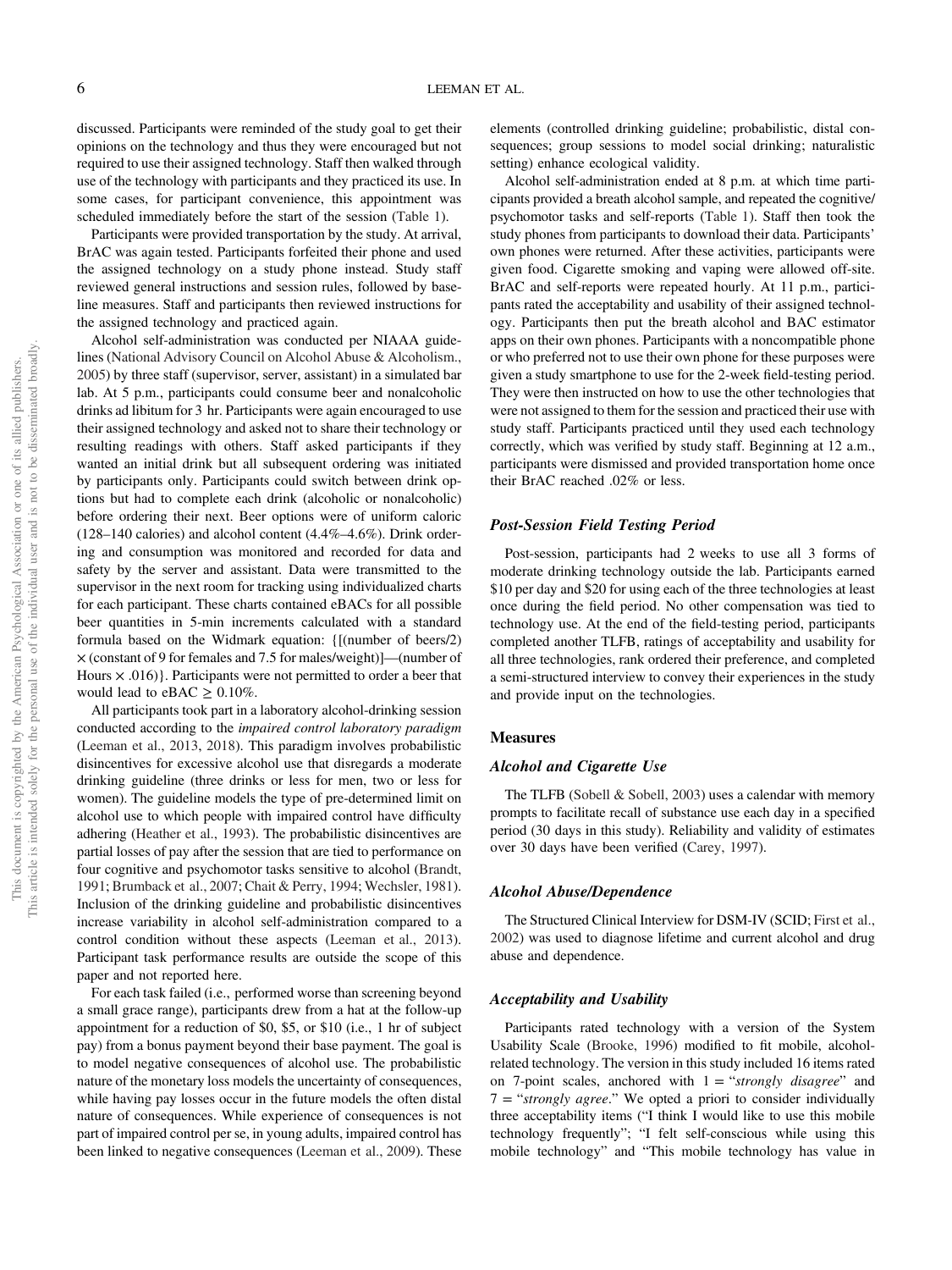helping people to moderate their drinking") and one usability item ("I thought the mobile technology was easy to use").

#### Data Analysis

Probability plots were reviewed to assess normality and need for transformations. Analyses were conducted using SPSS, version 27. Determining feasibility was one of the goals of this study, including whether participants would use the moderate drinking technologies in the lab session and field period, and if so, how often. For simplicity, we counted use of one of the technologies one or more times in a drinking day as an instance of smartphone technology use (e.g., self-texting seven times in a night would be counted as one instance of self-texting) during the field period. The number of overall drinking days consisted of drinking days reported on the TLFB plus dates when technology use occurred without an accompanying report on the TLFB.

The primary analytic method was multiple regression (linear for continuous, Poisson or negative binomial—whichever best fit the data—for count outcomes) with study technology condition and sex as the main predictor variables. Study condition was dummy coded as smartphone breathalyzer versus other and BAC estimator versus other with self-texting as the reference condition. Primary Outcome 1 was peak eBAC during laboratory alcohol self-administration. Peak eBAC was sensitive to differences between the control condition and experimental impaired control paradigm in the original proof of concept study (Leeman et al., 2013). Results were confirmed using linear or generalized linear mixed models with group (participants completing a drinking session together) as a random effect and the same predictors as the regressions as fixed effects. Mixed models can account for nested structure of data in groups. A similar strategy was used for Primary Outcome 2 (number of beers self-administered in the lab), Secondary Outcomes (acceptability and usability ratings at session end) and frequency of use during drinking sessions. For Exploratory Aim 1, sex by condition interactions were tested in addition to the variables in the primary analyses. For Exploratory Aim 2, rank orders of preference for the three technologies based on the 2-week field period were compared nonparametrically. Mixed models with random effects of subject and fixed effect of study technology condition were planned to assess differences across moderate drinking technologies on ratings of acceptability, frequency of technology use, and alcohol drinking reported when using each form of technology during the 2-week field period.

Estimating effect size was challenging due to lack of relevant prior studies. Our goal was to power the study for comparisons between each BAC app and the control condition, not for comparisons between BAC apps. Mean peak eBAC in the impaired control paradigm in the initial study was 0.063% (Leeman et al., 2013). We expected the self-text control condition in this study to drink to a similar level. In a recent study (Leeman et al., 2018), most participants were already able to track their number of beers even without technology, thus we did not anticipate that self-texting would affect alcohol self-administration. For a 160-lb male, one less drink over the same period in a BAC app condition equates to a mean peak eBAC of about 0.040%. Allowing 20% larger SD than the control group to account for individual differences in BAC app efficacy yielded Cohen's  $d = 0.78$ . An *n* of 33 per condition would enable

detection of an effect of this size at  $\alpha = .025$  (to account for two comparisons) with 80% power and 2-sided test.

#### Results

#### Differences in Laboratory Ad Libitum Drinking by Technology Condition

There were no statistically significant differences by study technology condition in peak eBAC (Figure 2) during the alcoholdrinking session (smartphone breathalyzer: β = -.02,  $p = .852$ ; BAC estimator:  $\beta = -.06$ ,  $p = .625$ ). The sample reached a mean peak eBAC of .062% ( $SD = .026\%$ , range: .002%–.10%). There was neither a statistically significant sex difference (men coded 1, women coded 2;  $\beta = .17$ ,  $p = .105$ ), nor a significant study technology condition-by-sex interaction.

There was also no significant difference in number of beers selfadministered ad libitum (smartphone breathalyzer: β = -.05,  $p = .683$ ; BAC estimator:  $\beta = -.04$ ,  $p = .700$ ; [Supplemental Figure 1\)](https://doi.org/10.1037/adb0000780.supp). The sample self-administered a mean of 4.01 beers  $(SD = 1.55, \text{ range})$ : 1–7.74 beers). There was a significant sex difference (men:  $M = 4.60$ , SD = 1.67, women:  $M = 3.41$ , SD = 1.14;  $\beta = -.39$ ,  $p < .001$ ). There was not a significant study technology condition-by-sex interaction. Mixed effects models including session group yielded similar results for eBAC and number of beers.

Overall, 25 of the 99 participants were cutoff from further alcohol self-administration at some point during their session. There was not a statistically significant difference in being cutoff across study technology condition,  $X^2(2, N = 99) = 0.75$ ,  $p = .688$ .

#### Technology Use in Laboratory and in the Field

During the lab session, participants used their assigned technology 3.37 times  $(SD = 2.12$ , range: 0–11) on average. Based on negative binomial regression, there were no significant differences in technology use by condition (breathalyzer: β = −.08,  $p = .616$ ; BAC estimator:  $β = .11 p = .458$ ). There was also no significant sex difference ( $\beta = -.17$ ,  $p = .175$ ) or condition-by-sex interaction. A generalized linear mixed model with negative binomial distribution and log link function including session group as a random effect yielded similar results. Thirteen participants did not use technology (8 breathalyzer, 1 BAC estimator, 4 self-text). Based on a post hoc logistic regression, there were no significant differences by condition or sex in odds of nonuse.

Regarding feasibility, 97 of the 99 (97.8%) participants completing a lab session finished the entire field period. Participants had 8.66 instances of technology use on average  $(SD = 5.33)$  in the field period. Participants used at least one technology on 66.5% of drinking days (542/815).

A generalized linear mixed model with Poisson distribution and log link function (intraclass correlation coefficient;  $\text{ICC} = .45$ ) was a good fit to the technology field use data,  $F(2, 266) = 2.24$ ,  $p = 0.05$ . There was a significant difference in technology use across technology type (Figure 3), but no significant differences by study technology condition during the lab session, sex, or sex-by-condition interaction. The BAC estimator was used significantly more frequently than self-texting (β = .26,  $p = .002$ ). The breathalyzer did not differ significantly from the BAC estimator or self-texting in number of field period uses.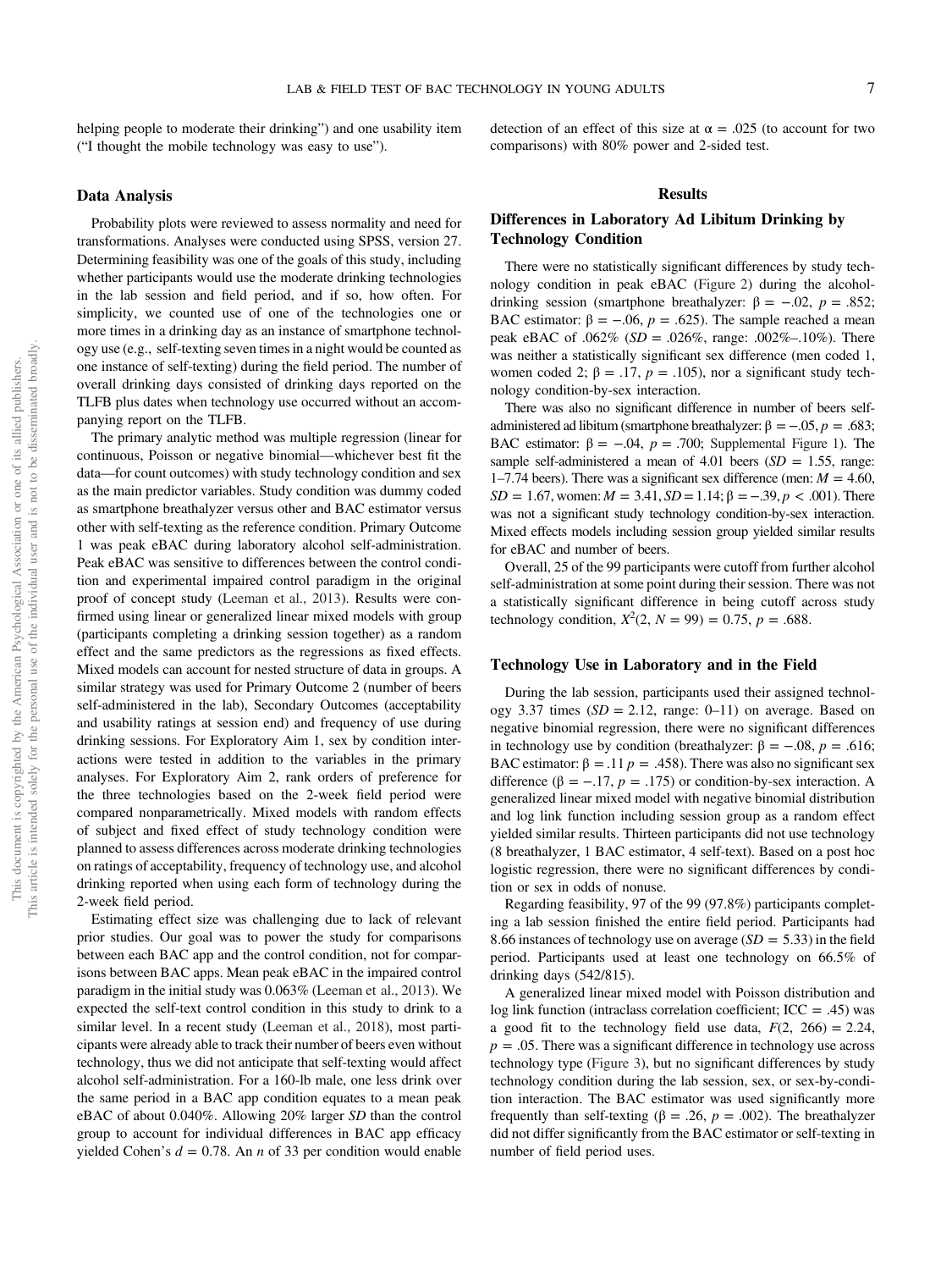

Figure 2 Peak Estimated Blood Alcohol Concentration During Alcohol-Drinking Sessions by Study Condition

#### Acceptability and Usability of Technology

Based on the lab session, participants randomized to the breathalyzer (β = .43, *p* < .001) and BAC estimator (β = .29, *p* = .012) gave higher scores than those randomized to use self-text on ratings that they would like to use the technology frequently. For perceived value, the BAC estimator rated significantly higher than self-text ( $\beta = .29$ ,  $p = .013$ ). There was a nonsignificant trend where the smartphone breathalyzer had higher perceived value than self-text ( $\beta = .22$ ,  $p = .059$ ). For self-consciousness, the breathalyzer rated significantly higher than self-text ( $\beta = .28$ ,  $p = .017$ ). These ratings did not differ significantly between the BAC estimator and self-text ( $\beta = -.13$ ,  $p = .228$ ). Regarding usability/ease, the BAC estimator did not rate as highly as self-text (β = -.29,  $p = .013$ ). The breathalyzer did not differ significantly from self-text [\(Figure 4\)](#page-9-0). There were no significant sex differences or sex-by-study technology condition interactions, and mixed effects models including session group yielded similar results.

For acceptability and usability based on the field period, we compared ratings within-subjects only among those who used all three forms of technology ( $n = 76$ ). This led us to eliminate from these analyses those who did not complete the field period  $(n = 2)$ , who chose not to use all 3 ( $n = 8$ ), and who could not use the BAC estimator during a period of technical difficulty when access to the app was limited  $(n = 13)$ . Planned mixed effects models did not converge for like to use frequently and ease of use. The intraclass correlation was low for perceived value (ICC =  $.08$ ). Though a mixed effects model appeared to be appropriate for selfconsciousness (ICC = .24), repeated measures *analysis of vari*ance (ANOVAs) were substituted for all acceptability and usability variables for consistency. For like to use frequently, the breathalyzer and BAC estimator rated significantly higher than self-text,  $F(2, 1)$ 144) = 21.58,  $p < .001$ ,  $\eta_p^2 = .23$ . There were also sex differences,  $F(2, 144) = 8.78, p < .001, \eta_p^2 = .11$ . Women had higher scores than men for the breathalyzer and self-text but men had higher scores for the BAC estimator ([Supplemental Table 1](https://doi.org/10.1037/adb0000780.supp)). For perceived value, the breathalyzer and BAC estimator both rated significantly higher than self-text,  $F(2, 142) = 27.05, p < .001, \eta_p^2 = .28$ . There were also sex differences,  $F(2, 142) = 5.23$ ,  $p = .006$ ,  $\eta_p^2 = .07$ , due to women having higher scores than men for self-text whereas

#### Figure 3



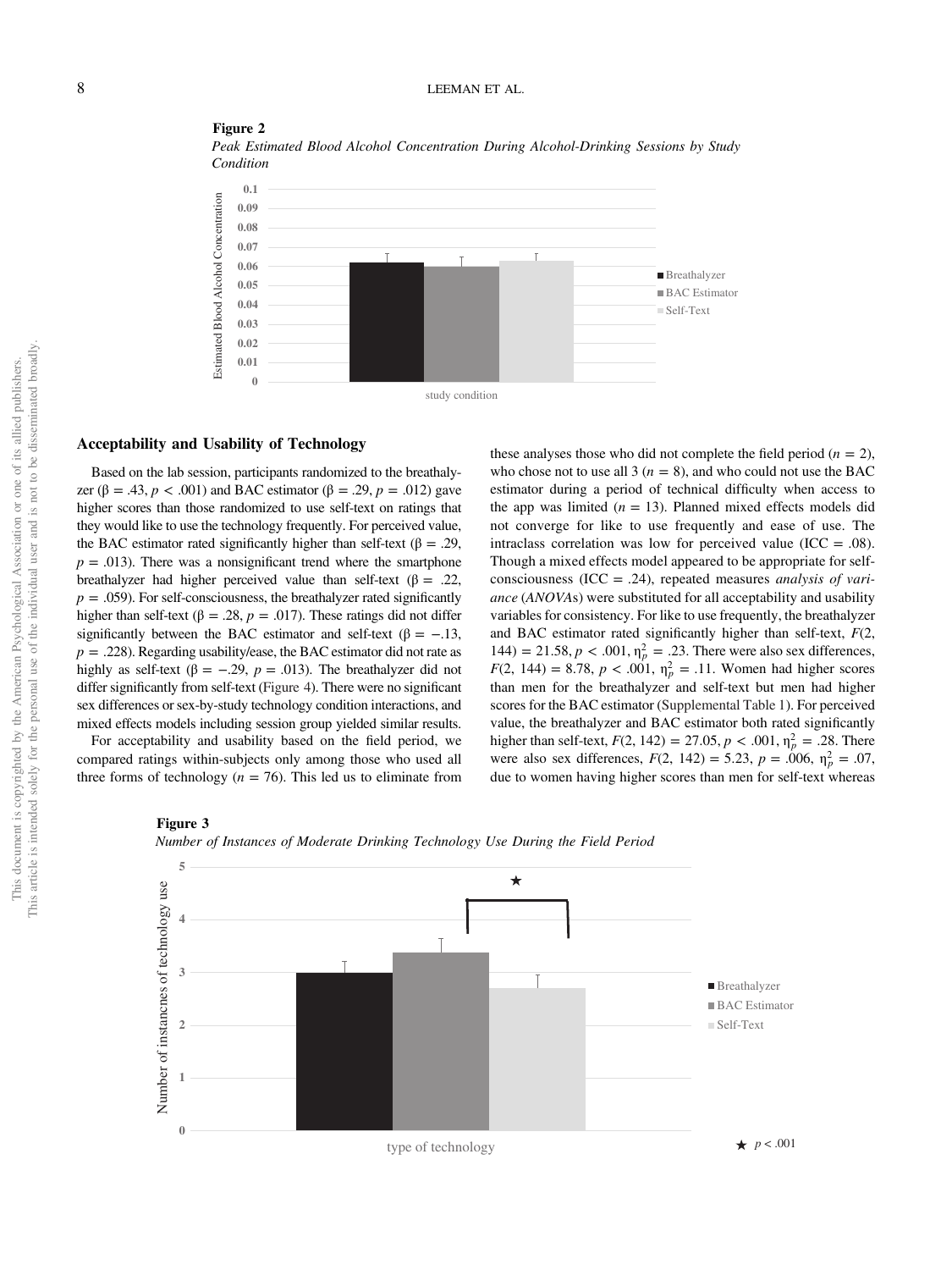

<span id="page-9-0"></span>Figure 4 Acceptability and Usability Across Technology Conditions Post-Alcohol-Drinking Session

there were nonsignificant differences for the breathalyzer and BAC estimator. For self-consciousness, the BAC estimator did not differ significantly from self-text whereas the breathalyzer rated significantly higher than self-text,  $F(2, 129) = 27.14, p < .001, \eta_p^2 = .27$ . There were no significant sex differences. Regarding ease, the smartphone breathalyzer did not differ significantly from selftext, but the BAC estimator rated significantly lower than selftext,  $F(2, 117) = 35.65, p < .001, \eta_p^2 = .33$ , though the mean score was about a 5 out of 7 indicating participants still found the BAC estimator relatively easy to use (Figure 5). There were also sex differences,  $F(2, 117) = 9.98$ ,  $p < .001$ ,  $\eta_p^2 = .12$ . Women had higher ease of use scores than men for self-text whereas men had higher scores for the BAC estimator with no significant difference for the breathalyzer ([Supplemental Table 1\)](https://doi.org/10.1037/adb0000780.supp). There were no statistically significant differences by study technology condition from the lab session or significant sex-by-study technology condition interactions.

When asked to rank order their preference, the breathalyzer was the first choice of 60.5% who used all 3: a significant departure from

Figure 5

chance, based on the binomial distribution ( $p < .001$ ). The BAC estimator was next, favored by 28.9%, which did not differ from chance. Only 10.5% preferred the self-text procedure, also a significant departure from chance ( $p < .001$ ).

#### Exploratory Comparisons of Alcohol Use in the Field Versus Baseline

During the field period, participants used more than one form of technology on 40.2% of the drinking days when they used technology, and on 26.7% of drinking days overall, making it difficult to compare alcohol use associated with individual technology use as per our planned exploratory aim. Instead, we compared alcohol use reported on the TLFB between the baseline and field period withinsubject collectively using repeated measures ANOVA including technology condition during the lab session and sex. Participants reported significantly less alcohol use in the field period compared to baseline on all variables examined: drinks per week, baseline:  $M = 21.73$  (SD = 12.36), field period:  $M = 17.22$  (SD = 12.68),



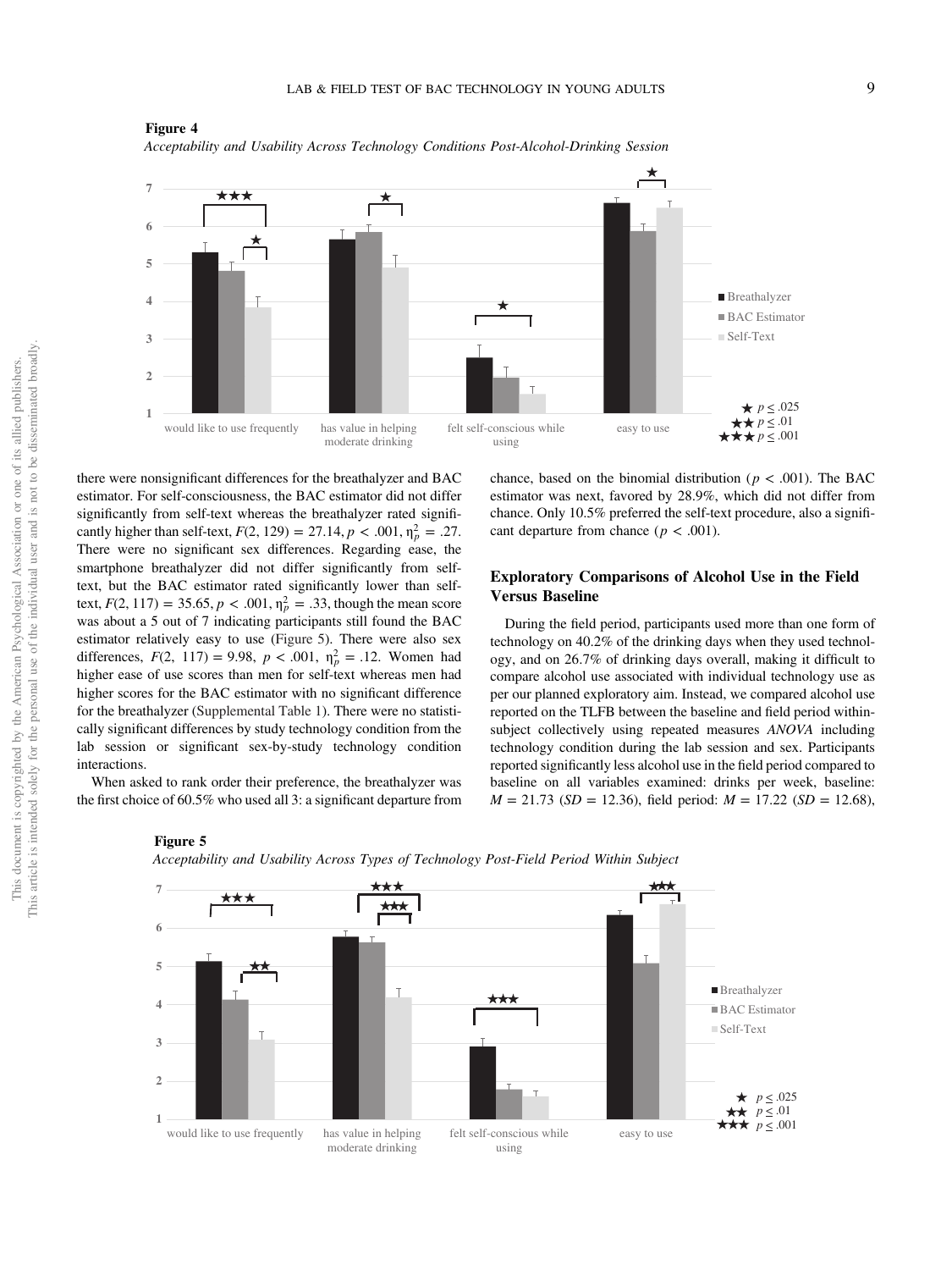$F(1, 93) = 25.92, p < .001, \eta_p^2 = .22$ , drinks per drinking day,  $F(1, 93) = 18.75, p < .001, \eta_p^2 = .17$ ; Figure 6, mean eBAC on drinking days, baseline:  $M = 0.14\%$  (SD = 0.05%), field period:  $M = 0.12\%$  (SD = 0.05%),  $F(1, 93) = 20.12$ ,  $p < .001$ ,  $\eta_p^2 = .18$ , and peak eBAC, baseline:  $M = 0.33\%$  (SD = 0.12%), field period:  $M =$  $0.24\% (SD = 0.11\%), F(1, 93) = 40.94, p < .001, \eta_p^2 = .31.$ Reductions in drinking applied to both sexes, but there were significant main effects due to men reporting more drinks per week,  $F(1, 93) = 6.46$ ,  $p = .013$ ,  $\eta_p^2 = .07$ , and per drinking day,  $F(1, 93) = 13.92, p < .001, \eta_p^2 = .13$ , but no significant differences in mean or peak eBAC. There were no differences by study technology condition during the lab session.

#### **Discussion**

There were no significant effects of technology assignment on ad libitum drinking in the laboratory drinking sessions. During the 2-week field period, the BAC estimator app was used the most frequently. Although the smartphone breath alcohol device and app had favorable acceptability and usability ratings, participants did not use it more frequently than self-text. Participants used the three technologies frequently in the field and reported significantly less drinking during the field period than at baseline according to exploratory analyses.

These findings advance the literature on mobile and in-the-moment interventions for young adult drinkers, which lacks established, empirically supported options. Specifically, these findings advance understanding of smartphone breathalyzer devices/apps and BAC estimator apps as moderate drinking technologies. Although smartphone breathalyzers have been used as assessment tools in contingency management studies (Alessi & Petry, 2013; Koffarnus et al., 2018; Oluwoye et al., 2020) and have been the subject of formative research (Min et al., 2020), data on smartphone breathalyzers as intervention components are lacking. The present findings indicate that smartphone breathalyzers are acceptable and usable in an at-risk population. Though published findings support the validity of eBAC produced by Intellidrink (see [Luczak et al., 2018\)](#page-13-0), intervention findings with other BAC estimator apps have been mixed including some iatrogenic findings (Berman et al., 2019; Gajecki et al., 2014). Intellidrink also received favorable acceptability and usability ratings and was the most frequently used app during the field period. Acceptability and usability are crucial to technology-based interventions (Kazemi et al., 2017). If people do not like using technology, do not value it, and/or do not find it easy to use, there will be no widespread dissemination and implementation, regardless of efficacy.

Despite favorable acceptability and usability, the breathalyzer did not stand out regarding frequency of use. Self-consciousness may be part of the reason. The breathalyzer rated higher than self-text, though the rating was not high overall (just under 3 on a 1–7 scale). Participant interview comments offered clarification. Given the breathalyzer's monetary value, some participants expressed concern about losing it or having it stolen, particularly when they drank in unfamiliar or "sketchier" contexts (e.g., "dive" bars). Several participants who expressed concern about self-consciousness or loss/ theft stated that they preferred the more discreet BAC estimator or self-texting in these contexts.

Though acceptability and usability ratings were strong overall, there were small-to-medium effect sex differences. Based on concerns raised in the postfield period interview about having to carry the smartphone breathalyzer (despite its small size), women's more favorable attitudes may have been due to convenience since more women carry purses and other bags. These differences were not large enough to raise concerns, but sex differences in acceptability and usability of moderate drinking technology should continue to be examined.

In addition to participants' favorable attitudes toward the technologies, there was no evidence of iatrogenic effects in this study. Further, the field period results indicate that after a brief M.I. session, a smartphone breathalyzer and BAC estimator app may be parts of a multicomponent, mobile intervention with capability to reduce young adult drinking.

These promising findings further support the strong potential of technology-based interventions for young adults (Epler et al., 2009; Weaver et al., 2013). Although cost is a consideration, young adults regularly pay for technology. The average young adult in the United States spends \$161 per month on cellphone charges (Fottrell, 2017) and about 60% of students reported monthly electronics spending



#### Figure 6 Mean Drinks Per Drinking Day at Baseline Before the Alcohol-Drinking Session and During the Field Period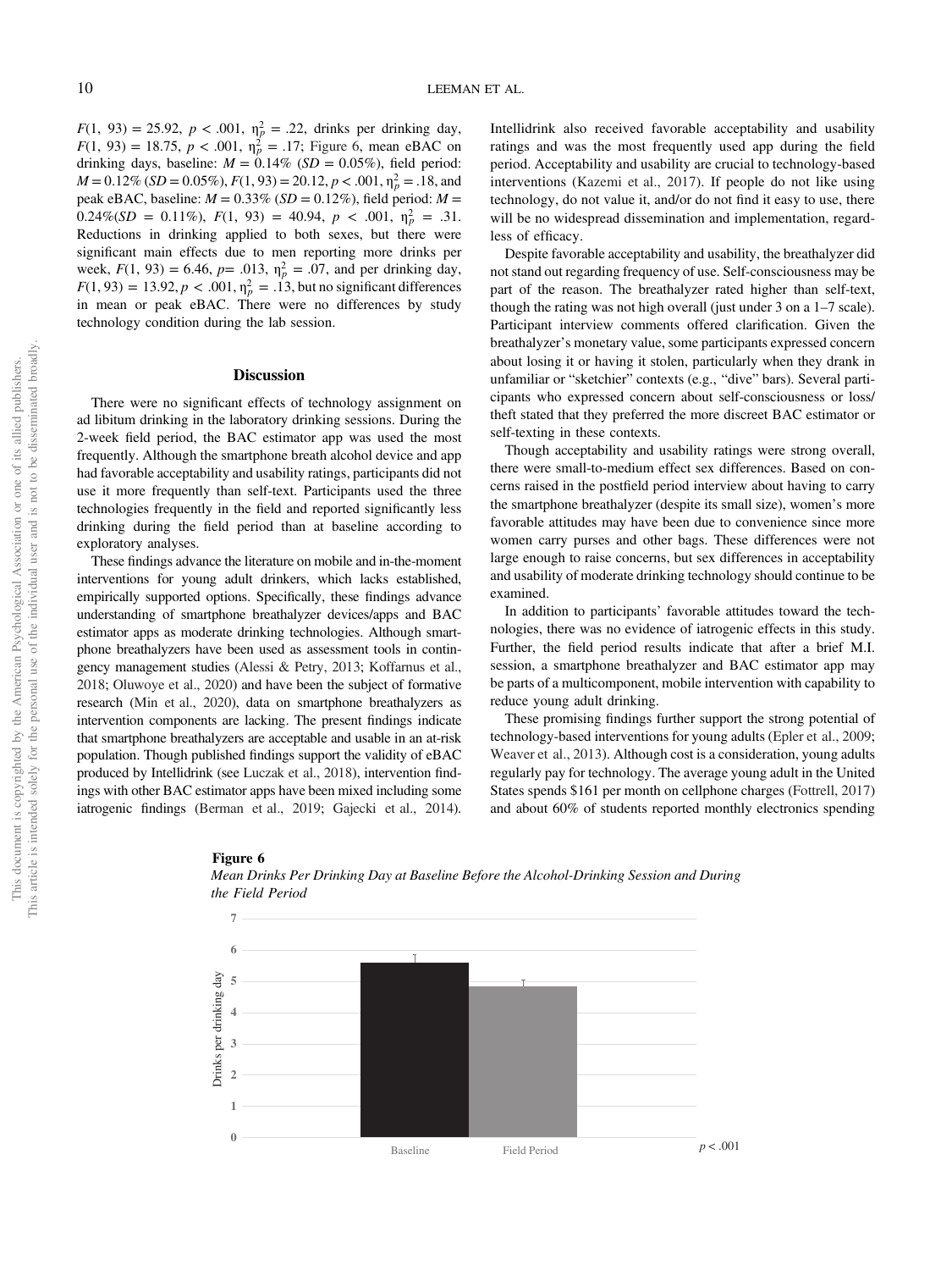(Nielsen, 2012). Though the breathalyzer in this study retails for about \$100, other models cost \$40 or less, and the price of technology tends to decrease over time. While the Intellidrink BAC estimator app was widely available in the Apple app store for a nominal fee at the start of this study, it is no longer readily available to consumers though can be obtained from the developer for research purposes.

If anything, the potential importance of these technology-based interventions has increased due to the Coronavirus disease (COVID-19) pandemic. Technology-based interventions have added benefit because they can be delivered without in-person contact. Since COVID-19 has forced many mental health services to be conducted remotely, technology-based interventions like these are likely to become normative. Emerging evidence shows an overall increase in alcohol use (McPhee et al., 2020; Rodriguez et al., 2020) and among young adults, an increase in drinking days since COVID-19 (Graupensperger et al., 2021). These findings emphasize the importance of efficacious mobile interventions to provide in-themoment assistance to young adult drinkers.

The present findings suggest several future research directions. Participant comfort in using moderate drinking technologies, particularly smartphone breathalyzers, could be enhanced. As part of instructions, study staff suggested ways to use the breathalyzer discreetly (e.g., in the bathroom). In future studies, these tips could be reinforced further by providing them in the moment, perhaps via text message, but this advice does not address other concerns, such as losing the device. As such, it may be inevitable that young adults will use smartphone breathalyzer devices during fewer drinking events than other technologies. Thus, a future research goal may be to focus on the best ways to help young adults to learn as much as possible from these limited experiences through enhanced adjunctive brief counseling interventions and psychoeducation. Future research could develop a combined intervention made up of enhanced, brief BACfocused M.I. coupled with these and perhaps other moderate drinking technologies. With a combined intervention, such as a new smartphone app that facilitates multiple technology use, the app could suggest an alternative in a situation where breathalyzer use may be awkward. Participants also cited forgetting as a barrier to use. Other than advising participants that they could set alarms on their smartphone, we did not assist participants in remembering to use the technology. Future research could make use of push notifications on the phone and other techniques as memory prompts.

Scenarios raised by participants in the postfield period interviews highlight the importance of context, which must be accounted for if interventions are to be successful. Ecological momentary assessment would enable us to learn more about the importance of context (e.g., bar, party, private residence, number of people with the participant) in relation to moderate drinking technology use and alcohol use. Adding a daily morning questionnaire to alcohol reduction technology use in the field would enable comparisons of technology plus daily monitoring to monitoring alone. However, monitoring is an inherent part of breathalyzer or BAC estimator use. Future studies may also provide brief M.I. to only a portion of the sample to isolate effects of this component from the technology components. In future field use studies, technology access could be provided for only half of this period, enabling proximal, withinsubject comparisons with versus without technology access.

While other findings in this study were suggestive, the lack of significant differences in ad libitum drinking across technology

conditions ran counter to hypotheses. As in prior studies using the impaired control laboratory paradigm (Leeman et al., 2013, 2018), mean self-administration during the laboratory session was at about the midpoint of the possible range of response and there was substantial variability among participants (McKee, 2009). These findings indicate that the lab paradigm was implemented successfully. Two potential explanations for the null lab session findings are that the technologies tested do not have efficacy in moderating drinking, or that the technologies have efficacy but were not ideally suited for testing in a lab paradigm. Regarding the first possibility, significant reductions in alcohol use during the field period compared to baseline offer suggestive evidence of efficacy though the possibility of assessment reactivity effects must be considered. Regarding the latter possibility, to be suited to lab testing, an intervention has to offer potential for immediate behavior change. The field period provided participants with multiple opportunities to use the technologies. Accordingly, participants used each technology at an average of about three times each for a total of just under nine times overall in the field. The more favorable exploratory results in the field period than in the lab suggest that these technologies may take some time to result in drinking reduction and thus may not be ideally suited to efficacy testing in a lab paradigm.

The study had other limitations. Moderate drinking technologies, especially those that relate to BAC, may be more of a necessity with mixed drinks, beverages with unknown alcohol content, and/or during drinking events involving a variety of beverages, rather than consumption of only beer as in our lab sessions. Drinkers may be better able to approximate their amount of consumption and impairment for standard drinks of beer than for other beverages. Regarding our BAC-focused motivational interview and psychoeducation, coder agreement on fidelity ratings was slightly over 75%, which was lower than anticipated. This calculation was based on a small batch of shared ratings, which we viewed as appropriate given the size of the study. In future studies, additional concrete coding examples will be provided to further ground the meaning of each level in the 3-level rating system. The mean rating of just under two indicated that interventionists tended to deliver aspects of the counseling intervention with acceptable fidelity. While our field period had advantages of ecological validity, lack of assessment/ researcher control brought limitations. For instance, it was impossible to determine the extent to which participants used the technology correctly (e.g., waiting 15 min after completing drinking before breath alcohol readings). In addition, our inclusion of an active control condition (i.e., self-texting) in the lab alcohol-drinking sessions precluded comparisons between technology use and nonuse. However, we have found in prior research using the same lab paradigm (Leeman et al., 2018) that participants are typically able to recollect number of drinks consumed on their own, thus self-texting likely provided minimal assistance in moderating drinking. Nonetheless, future studies may opt to include a no-technology condition for comparison purposes.

In summary, our findings, including a very high rate of completion; enrollment of a frequent heavy-drinking sample over 1/3 of whom were members of ethnic/racial minority groups, with a slight majority of nonstudents all speak to the feasibility of moderate drinking technology research in young adults. Our finding of almost nine instances of technology use when participants were compensated for only three is promising and speaks to, at minimum, openness and curiosity about these technologies and potentially,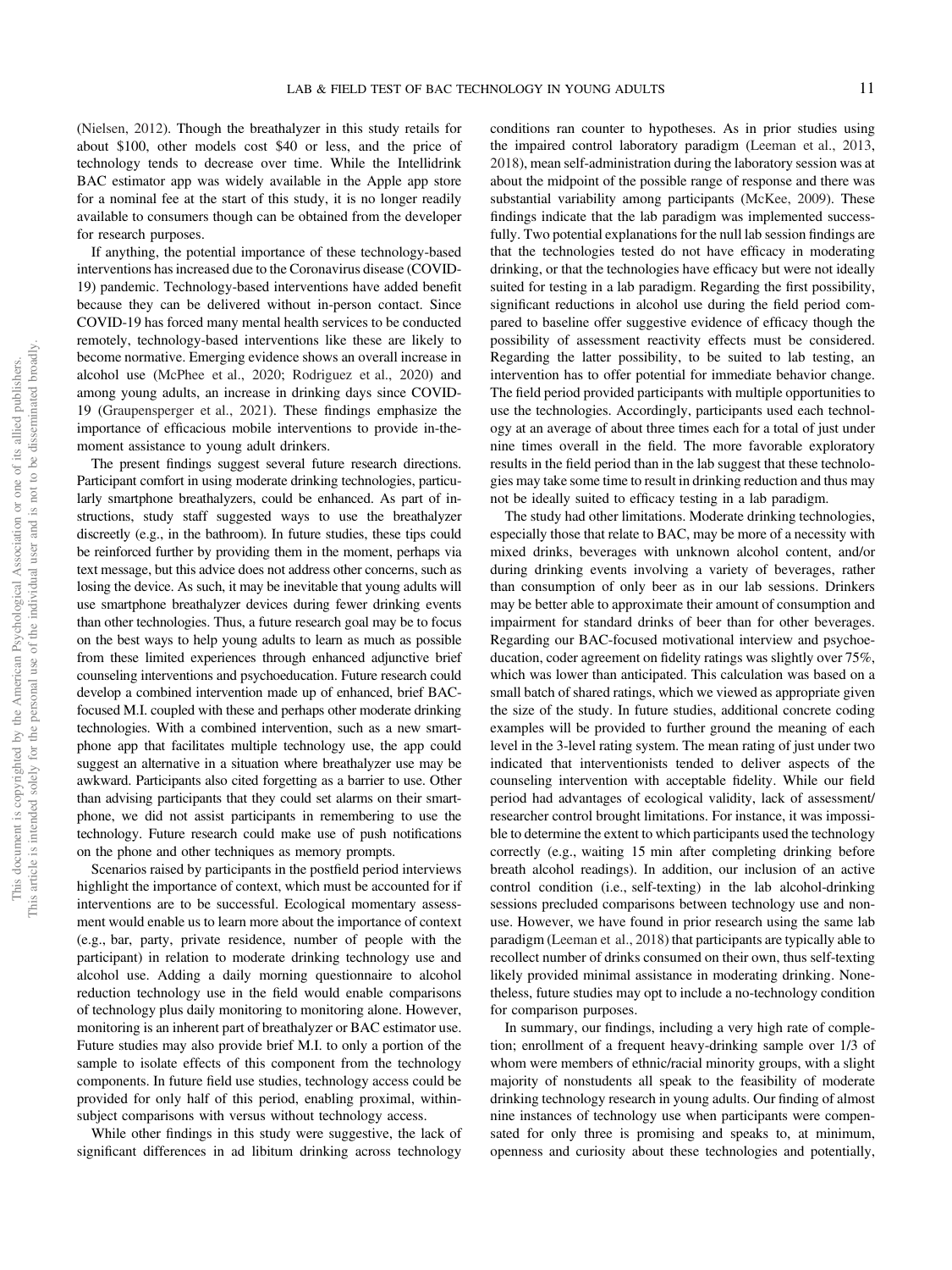a degree of motivation to reduce drinking. The next step is a controlled study to test a multicomponent intervention made up of enhanced M.I.-based counseling followed by use of these technologies in a manner that emphasizes concurrent use; that takes social context into account; and gives tailored, in-the-moment memory prompts. As more mental health services are offered remotely, post-COVID, mobile interventions like these have the potential to be especially helpful to young adults given their willingness to use apps and the possibility that in-the-moment interventions can motivate behavior change.

#### References

- Alessi, S. M., & Petry, N. M. (2013). A randomized study of cellphone technology to reinforce alcohol abstinence in the natural environment. Addiction, 108(5), 900–909. <https://doi.org/10.1111/add.12093>
- Arnett, J. J. (2019). Conceptual foundations of emerging adulthood. In J. L. Murray & J. J. Arnett (Eds.), Emerging adulthood and higher education: A new student development paradigm (pp. 11–24). Routledge.
- Baraona, E., Abittan, C. S., Dohmen, K., Moretti, M., Pozzato, G., Chayes, Z. W., Schaefer, C., & Lieber, C. S. (2001). Gender differences in pharmacokinetics of alcohol. Alcoholism, Clinical and Experimental Research, 25(4), 502–507. [https://doi.org/10.1111/j.1530-0277.2001](https://doi.org/10.1111/j.1530-0277.2001.tb02242.x) [.tb02242.x](https://doi.org/10.1111/j.1530-0277.2001.tb02242.x)
- Bava, S., & Tapert, S. F. (2010). Adolescent brain development and the risk for alcohol and other drug problems. Neuropsychology Review, 20(4), 398–413. <https://doi.org/10.1007/s11065-010-9146-6>
- Berman, A. H., Andersson, C., Gajecki, M., Rosendahl, I., Sinadinovic, K., & Blankers, M. (2019). Smartphone apps targeting hazardous drinking patterns among university students show differential subgroup effects over 20 weeks: Results from a randomized, controlled trial. Journal of Clinical Medicine, 8(11), Article 1807. <https://doi.org/10.3390/jcm8111807>
- Bickel, W. K., Johnson, M. W., Koffarnus, M. N., MacKillop, J., & Murphy, J. G. (2014). The behavioral economics of substance use disorders: Reinforcement pathologies and their repair. Annual Review of Clinical Psychology, 10(1), 641–677. [https://doi.org/10.1146/annurev-clinpsy-](https://doi.org/10.1146/annurev-clinpsy-032813-153724)[032813-153724](https://doi.org/10.1146/annurev-clinpsy-032813-153724)
- Brains, J. (2019). The best breathalyzers for personal use. Business Insider. Retrieved December 26, 2020, from [https://www.businessinsider.com/be](https://www.businessinsider.com/best-breathalyzer) [st-breathalyzer](https://www.businessinsider.com/best-breathalyzer)
- Brandt, J. (1991). Development of a new memory test with six equivalent forms. Clinical Neuropsychologist, 5(2), 125–142. [https://doi.org/10](https://doi.org/10.1080/13854049108403297) [.1080/13854049108403297](https://doi.org/10.1080/13854049108403297)
- Brooke, J. B. (1996). Usability evaluation in industry. In P. Jordan, B. Thomas, B. Weerdmeester, & I. McLelland (Eds.), SUS—A quick and dirty usability scale (pp. 189-194). Taylor and Francis.
- Brumback, T., Cao, D., & King, A. (2007). Effects of alcohol on psychomotor performance and perceived impairment in heavy binge social drinkers. Drug and Alcohol Dependence, 91(1), 10-17. [https://doi.org/](https://doi.org/10.1016/j.drugalcdep.2007.04.013) [10.1016/j.drugalcdep.2007.04.013](https://doi.org/10.1016/j.drugalcdep.2007.04.013)
- Carey, K. B. (1997). Reliability and validity of the time-line follow-back interview among psychiatric outpatients: A preliminary report. Psychology of Addictive Behaviors, 11(1), 26–33. [https://doi.org/10.1037/0893-](https://doi.org/10.1037/0893-164X.11.1.26) [164X.11.1.26](https://doi.org/10.1037/0893-164X.11.1.26)
- Carey, K. B., & Hustad, J. T. P. (2002). Are retrospectively reconstructed blood alcohol concentrations accurate? Preliminary results from a field study. Journal of Studies on Alcohol, 63(6), 762–766. [https://doi.org/10](https://doi.org/10.15288/jsa.2002.63.762) [.15288/jsa.2002.63.762](https://doi.org/10.15288/jsa.2002.63.762)
- Carey, K. B., Scott-Sheldon, L. A., Carey, M. P., & DeMartini, K. S. (2007). Individual-level interventions to reduce college student drinking: A metaanalytic review. Addictive Behaviors, 32(11), 2469–2494. [https://doi.org/](https://doi.org/10.1016/j.addbeh.2007.05.004) [10.1016/j.addbeh.2007.05.004](https://doi.org/10.1016/j.addbeh.2007.05.004)
- Carey, K. B., Scott-Sheldon, L. A., Elliott, J. C., Garey, L., & Carey, M. P. (2012). Face-to-face versus computer-delivered alcohol interventions for college drinkers: A meta-analytic review, 1998 to 2010. Clinical Psychology Review, 32(8), 690–703. <https://doi.org/10.1016/j.cpr.2012.08.001>
- Chait, L. D., & Perry, J. L. (1994). Acute and residual effects of alcohol and marijuana, alone and in combination, on mood and performance. Psychopharmacology, 115(3), 340–349. <https://doi.org/10.1007/BF02245075>
- Demartini, K. S., Palmer, R. S., Leeman, R. F., Corbin, W. R., Toll, B. A., Fucito, L. M., & O'malley, S. S. (2013). Drinking less and drinking smarter: Direct and indirect protective strategies in young adults. Psychology of Addictive Behaviors, 27(3), 615–626. [https://doi.org/10.1037/](https://doi.org/10.1037/a0030475) [a0030475](https://doi.org/10.1037/a0030475)
- Ely, M., Hardy, R., Longford, N. T., & Wadsworth, M. E. J. (1999). Gender differences in the relationship between alcohol consumption and drink problems are largely accounted for by body water. Alcohol and Alcoholism (Oxford, Oxfordshire), 34(6), 894–902. [https://doi.org/10.1093/alcalc/34](https://doi.org/10.1093/alcalc/34.6.894) [.6.894](https://doi.org/10.1093/alcalc/34.6.894)
- Epler, A. J., Sher, K. J., Loomis, T. B., & O'Malley, S. S. (2009). College student receptiveness to various alcohol treatment options. Journal of American College Health, 58(1), 26–32. [https://doi.org/10.3200/JACH.58](https://doi.org/10.3200/JACH.58.1.26-32) [.1.26-32](https://doi.org/10.3200/JACH.58.1.26-32)
- First, B., Spitzer, R. L., Gibbon, M., & Williams, J. B. W. (2002) Structured clinical interview for DSM-IV-TR axis I disorders, research version, patient edition (SCID-I/P). Biometrics Research, New York State Psychiatric Institute.
- Fottrell, Q. (2017). This is why millennials can't have nice things or save any money. Market Watch.com. Retrieved December 8, 2020, from [https://](https://www.marketwatch.com/story/this-is-why-millennials-cant-have-nice-things-or-save-any-money-2017-06-26) [www.marketwatch.com/story/this-is-why-millennials-cant-have-nice](https://www.marketwatch.com/story/this-is-why-millennials-cant-have-nice-things-or-save-any-money-2017-06-26)[things-or-save-any-money-2017-06-26](https://www.marketwatch.com/story/this-is-why-millennials-cant-have-nice-things-or-save-any-money-2017-06-26)
- Gajecki, M., Berman, A. H., Sinadinovic, K., Rosendahl, I., & Andersson, C. (2014). Mobile phone brief intervention applications for risky alcohol use among university students: A randomized controlled study. Addiction Science & Clinical Practice, 9(1), 11–11. <https://doi.org/10.1186/1940-0640-9-11>
- Grant, B. F., Chou, S. P., Saha, T. D., Pickering, R. P., Kerridge, B. T., Ruan, W. J., Huang, B., Jung, J., Zhang, H., Fan, A., & Hasin, D. S. (2017). Prevalence of 12-Month alcohol use, high-risk drinking, and DSM-IV alcohol use disorder in the United States, 2001–2002 to 2012–2013: Results from the national epidemiologic survey on alcohol and related conditions. JAMA Psychiatry, 74(9), 911–923. [https://doi.org/10.1001/ja](https://doi.org/10.1001/jamapsychiatry.2017.2161) [mapsychiatry.2017.2161](https://doi.org/10.1001/jamapsychiatry.2017.2161)
- Grant, S., LaBrie, J. W., Hummer, J. F., & Lac, A. (2012). How drunk am I? Misperceiving one's level of intoxication in the college drinking environment. Psychology of Addictive Behaviors, 26(1), 51–58. [https://doi.org/10](https://doi.org/10.1037/a0023942) [.1037/a0023942](https://doi.org/10.1037/a0023942)
- Graupensperger, S., Fleming, C. B., Jaffe, A. E., Rhew, I. C., Patrick, M. E., & Lee, C. M. (2021). Changes in young adults' alcohol and marijuana use, norms, and motives from before to during the COVID-19 pandemic. The Journal of Adolescent Health, 68(4), 658–665. [https://doi.org/10.1016/j.ja](https://doi.org/10.1016/j.jadohealth.2021.01.008) [dohealth.2021.01.008](https://doi.org/10.1016/j.jadohealth.2021.01.008)
- Gustafson, D. H., McTavish, F. M., Chih, M.-Y., Atwood, A. K., Johnson, R. A., Boyle, M. G., Levy, M. S., Driscoll, H., Chisholm, S. M., Dillenburg, L., Isham, A., & Shah, D. (2014). A smartphone application to support recovery from alcoholism: A randomized clinical trial. JAMA Psychiatry, 71(5), 566–572. [https://doi.org/10.1001/jamapsychiatry](https://doi.org/10.1001/jamapsychiatry.2013.4642) [.2013.4642](https://doi.org/10.1001/jamapsychiatry.2013.4642)
- Heather, N., Tebbutt, J. S., Mattick, R. P., & Zamir, R. (1993). Development of a scale for measuring impaired control over alcohol consumption: A preliminary report. Journal of Studies on Alcohol, 54(6), 700–709. [https://](https://doi.org/10.15288/jsa.1993.54.700) [doi.org/10.15288/jsa.1993.54.700](https://doi.org/10.15288/jsa.1993.54.700)
- Hingson, R., Zha, W., & Smyth, D. (2017). Magnitude and trends in heavy episodic drinking, alcohol-impaired driving, and alcohol-related mortality and overdose hospitalizations among Eemerging adults of college ages 18–24 in the United States, 1998–2014. Journal of Studies on Alcohol and Drugs, 78(4), 540–548. <https://doi.org/10.15288/jsad.2017.78.540>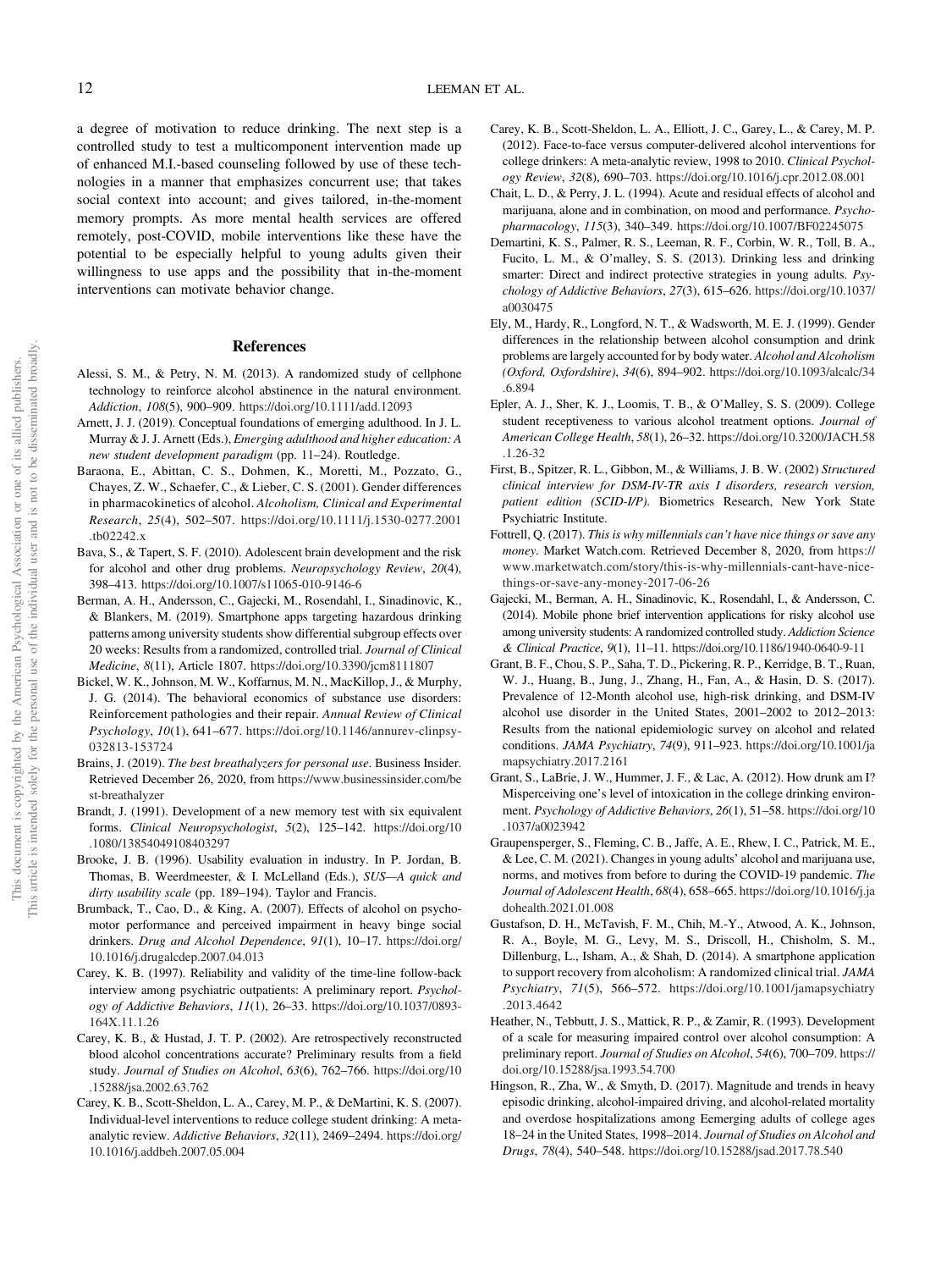- <span id="page-13-0"></span>Huh, D., Mun, E. Y., Larimer, M. E., White, H. R., Ray, A. E., Rhew, I. C., Kim, S.-Y., Jiao, Y., & Atkins, D. C. (2015). Brief motivational interventions for college student drinking may not be as powerful as we think: An individual participant-level data meta-analysis. Alcoholism, Clinical and Experimental Research, 39(5), 919–931. <https://doi.org/10.1111/acer.12714>
- Kazemi, D. M., Borsari, B., Levine, M. J., Li, S., Lamberson, K. A., & Matta, L. A. (2017). A systematic review of the mHealth interventions to prevent alcohol and substance abuse. Journal of Health Communication, 22(5), 413–432. <https://doi.org/10.1080/10810730.2017.1303556>
- Kazemi, D. M., Cochran, A. R., Kelly, J. F., Cornelius, J. B., & Belk, C. (2013). Integrating mHealth mobile applications to reduce high risk drinking among underage students. Health Education Journal, 73(3), 262–273. <https://doi.org/10.1177/0017896912471044>
- Koffarnus, M. N., Bickel, W. K., & Kablinger, A. S. (2018). Remote alcohol monitoring to facilitate incentive-based treatment for alcohol use disorder: A randomized trial. Alcoholism, Clinical and Experimental Research, 42(12), 2423–2431. <https://doi.org/10.1111/acer.13891>
- Leeman, R. F., Corbin, W. R., Nogueira, C., Krishnan-Sarin, S., Potenza, M. N., & O'Malley, S. S. (2013). A human alcohol self-administration paradigm to model individual differences in impaired control over alcohol use. Experimental and Clinical Psychopharmacology, 21(4), 303–314. <https://doi.org/10.1037/a0033438>
- Leeman, R. F., DeMartini, K. S., Gueorguieva, R., Nogueira, C., Corbin, W. R., Neighbors, C., & O'Malley, S. S. (2016). Randomized controlled trial of a very brief, multicomponent web-based alcohol intervention for undergraduates with a focus on protective behavioral strategies. Journal of Consulting and Clinical Psychology, 84(11), 1008–1015. [https://doi.org/](https://doi.org/10.1037/ccp0000132) [10.1037/ccp0000132](https://doi.org/10.1037/ccp0000132)
- Leeman, R. F., Fucito, L. M., & Martens, M. P. (2017). Manual for blood alcohol content (BAC)-focused motivational counseling for young adults [Unpublished treatment manual].
- Leeman, R. F., Nogueira, C., Wiers, R. W., Cousijn, J., Serafini, K., DeMartini, K. S., Bargh, J. A., & O'Malley, S. S. (2018). A test of multisession automatic action tendency retraining to reduce alcohol consumption among young adults in the context of a human laboratory paradigm. Alcoholism, Clinical and Experimental Research, 42(4), 803– 814. <https://doi.org/10.1111/acer.13613>
- Leeman, R. F., Toll, B. A., Taylor, L. A., & Volpicelli, J. R. (2009). Alcoholinduced disinhibition expectancies and impaired control as prospective predictors of problem drinking in undergraduates. Psychology of Addictive Behaviors, 23(4), 553–563. <https://doi.org/10.1037/a0017129>
- Lipari, R. N., Hughes, A., & Bose, J. (2016). Driving under the influence of alcohol and illicit drugs. In The CBHSQ report. Substance Abuse and Mental Health Services Administration.
- Luczak, S. E., Hawkins, A. L., Dai, Z., Wichmann, R., Wang, C., & Rosen, I. G. (2018). Obtaining continuous BrAC/BAC estimates in the field: A hybrid system integrating transdermal alcohol biosensor, Intellidrink smartphone app, and BrAC estimator software tools. Addictive Behaviors, 83, 48–55. <https://doi.org/10.1016/j.addbeh.2017.11.038>
- Marino, E. N., & Fromme, K. (2018). Alcohol-induced blackouts, subjective intoxication, and motivation to decrease drinking: Prospective examination of the transition out of college. Addictive Behaviors, 80, 89–94. <https://doi.org/10.1016/j.addbeh.2018.01.013>
- Martens, M. P., Smith, A. E., & Murphy, J. G. (2013). The efficacy of singlecomponent brief motivational interventions among at-risk college drinkers. Journal of Consulting and Clinical Psychology, 81(4), 691–701. <https://doi.org/10.1037/a0032235>
- Matthews, D. B., & Miller, W. R. (1979). Estimating blood alcohol concentration: Two computer programs and their applications in therapy and research. Addictive Behaviors, 4(1), 55–60. [https://doi.org/10.1016/](https://doi.org/10.1016/0306-4603(79)90021-2) [0306-4603\(79\)90021-2](https://doi.org/10.1016/0306-4603(79)90021-2)
- McKee, S. A. (2009). Developing human laboratory models of smoking lapse behavior for medication screening. Addiction Biology, 14(1), 99– 107. <https://doi.org/10.1111/j.1369-1600.2008.00135.x>
- McPhee, M. D., Keough, M. T., Rundle, S., Heath, L. M., Wardell, J. D., & Hendershot, C. S. (2020). Depression, environmental reward, coping motives and alcohol consumption during the COVID-19 pandemic. Frontiers in Psychiatry, 11, Article 574676. [https://doi.org/10.3389/](https://doi.org/10.3389/fpsyt.2020.574676) [fpsyt.2020.574676](https://doi.org/10.3389/fpsyt.2020.574676)
- McTavish, F. M., Chih, M. Y., Shah, D., & Gustafson, D. H. (2012). How patients recovering from alcoholism use a smartphone intervention. Journal of Dual Diagnosis, 8(4), 294–304. [https://doi.org/10.1080/](https://doi.org/10.1080/15504263.2012.723312) [15504263.2012.723312](https://doi.org/10.1080/15504263.2012.723312)
- Miller, W., Zweben, A., DiClemente, C., & Rychtarik, R. (1992). Motivational enhancement therapy manual. National Institute on Alcohol Abuse and Alcoholism.
- Min, A., Lee, D., Gao, G., Jeong, S., & Shih, P. C. (2020). Design and assessment of a personal breathalyzer intervention to support responsible drinking. International Journal of Human-Computer Studies, 137, Article 102382. <https://doi.org/10.1016/j.ijhcs.2019.102382>
- Muraven, M., & Baumeister, R. F. (2000). Self-regulation and depletion of limited resources: Does self-control resemble a muscle? Psychological Bulletin, 126(2), 247–259. <https://doi.org/10.1037/0033-2909.126.2.247>
- National Advisory Council on Alcohol Abuse and Alcoholism. (2005). Recommended council guidelines on ethyl alcohol administration in human experimentation. [https://www.niaaa.nih.gov/research/guidelines](http://www.niaaa.nih.gov/Resources/ResearchResources/job22)[and-resources/administering-alcohol-human-studies](http://www.niaaa.nih.gov/Resources/ResearchResources/job22)
- Nielsen. (2012). Survey new U.S. smartphone growth by age and income. [https://www.nielsen.com/us/en/insights/article/2012/survey-new-u-s-sma](http://www.nielsen.com/us/en/newswire/2012/survey-new-u-s-smartphone-growth-by-age-and-income) [rtphone-growth-by-age-and-income/](http://www.nielsen.com/us/en/newswire/2012/survey-new-u-s-smartphone-growth-by-age-and-income)
- Oluwoye, O., Reneau, H., Herron, J., Alcover, K. C., McPherson, S., Roll, J., & McDonell, M. G. (2020). Pilot study of an integrated smartphone and breathalyzer contingency management intervention for alcohol use. Journal of Addiction Medicine, 14(3), 193–198. [https://doi.org/10.1097/ADM](https://doi.org/10.1097/ADM.0000000000000553) [.0000000000000553](https://doi.org/10.1097/ADM.0000000000000553)
- Pew Research Center. (2019). Mobile fact sheet. Retrieved November 29, 2020, from <https://www.pewresearch.org/internet/fact-sheet/mobile>.
- Prince, M. A., Carey, K. B., & Maisto, S. A. (2013). Protective behavioral strategies for reducing alcohol involvement: A review of the methodological issues. Addictive Behaviors, 38(7), 2343–2351. [https://doi.org/10](https://doi.org/10.1016/j.addbeh.2013.03.010) [.1016/j.addbeh.2013.03.010](https://doi.org/10.1016/j.addbeh.2013.03.010)
- Rodriguez, L. M., Litt, D. M., & Stewart, S. H. (2020). Drinking to cope with the pandemic: The unique associations of COVID-19-related perceived threat and psychological distress to drinking behaviors in American men and women. Addictive Behaviors, 110, Article 106532. [https://doi.org/10](https://doi.org/10.1016/j.addbeh.2020.106532) [.1016/j.addbeh.2020.106532](https://doi.org/10.1016/j.addbeh.2020.106532)
- Rutherford, H. J., Mayes, L. C., & Potenza, M. N. (2010). Neurobiology of adolescent substance use disorders: Implications for prevention and treatment. Child and Adolescent Psychiatric Clinics of North America, 19(3), 479–492. <https://doi.org/10.1016/j.chc.2010.03.003>
- Sayette, M. A., Creswell, K. G., Dimoff, J. D., Fairbairn, C. E., Cohn, J. F., Heckman, B. W., Kirchner, T. R., Levine, J. M., & Moreland, R. L. (2012). Alcohol and group formation: A multimodal investigation of the effects of alcohol on emotion and social bonding. Psychological Science, 23(8), 869–878. <https://doi.org/10.1177/0956797611435134>
- Sobell, L., & Sobell, M. (2003). Alcohol consumption measures. In J. P. Allen & V. B. Wilson (Eds.), Assessing alcohol problems: A guide for clinicians & researchers (2nd ed., pp. 75–99). National Institute on Alcohol Abuse and Alcohol.
- Substance Abuse and Mental Health Services Administration. (2018) National Survey of Drug Use and Health (NSDUH) releases. Retrieved September 3, 2020, from [https://www.samhsa.gov/data/report/2018](https://www.samhsa.gov/data/report/2018-nsduh-detailed2018)-Please%20provide%20the%20exact%20website%20for%20reference%20) [nsduh-detailed-tables](https://www.samhsa.gov/data/report/2018-nsduh-detailed2018)-Please%20provide%20the%20exact%20website%20for%20reference%20)
- Sullivan, J. T., Sykora, K., Schneiderman, J., Naranjo, C. A., & Sellers, E. M. (1989). Assessment of alcohol withdrawal: The revised clinical institute withdrawal assessment for alcohol scale (CIWA-Ar). British Journal of Addiction, 84(11), 1353–1357. [https://doi.org/10.1111/j.1360-0443.1989](https://doi.org/10.1111/j.1360-0443.1989.tb00737.x) [.tb00737.x](https://doi.org/10.1111/j.1360-0443.1989.tb00737.x)